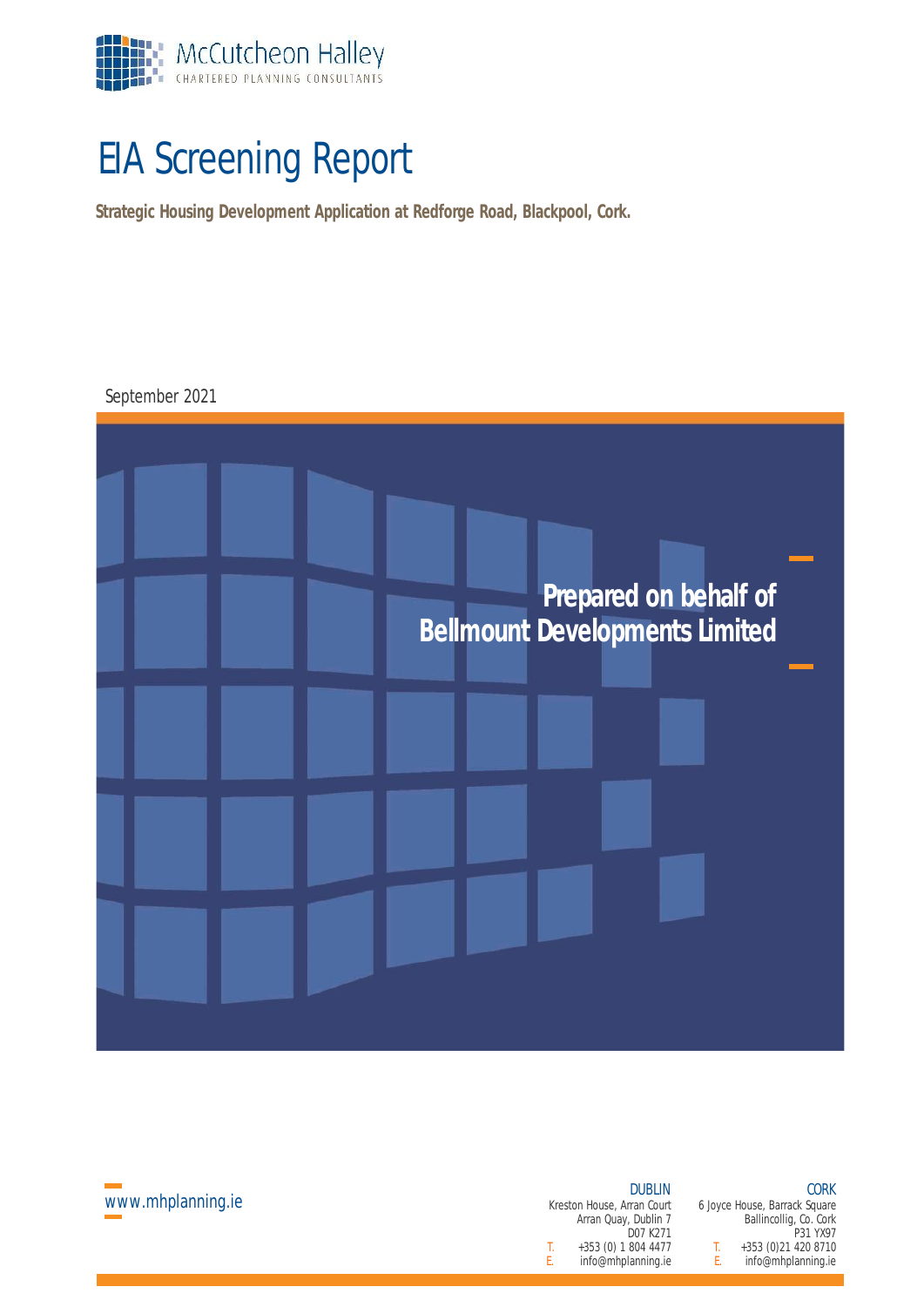# Contents

| 1              | 1.1                                                                |                                                                                                                                                                                                                                                                                                                    |    |
|----------------|--------------------------------------------------------------------|--------------------------------------------------------------------------------------------------------------------------------------------------------------------------------------------------------------------------------------------------------------------------------------------------------------------|----|
| $\overline{2}$ | 2.1<br>2.2<br>2.3                                                  |                                                                                                                                                                                                                                                                                                                    |    |
| 3              | 3.1<br>3.1.1<br>3.1.2<br>3.1.3<br>3.1.4<br>3.1.5<br>3.1.6<br>3.1.7 |                                                                                                                                                                                                                                                                                                                    |    |
|                | 3.1.8<br>3.2<br>3.2.1<br>3.2.2<br>3.2.3                            | Location of the Project, with regard to Environmental Sensitivities of Geographical Areas Likely to<br>The relative abundance, quality and regenerative capacity of natural resources in the area 15<br>The absorption capacity of the natural environment, paying particular attention to the following areas: 16 |    |
| 4              | 4.1.1<br>4.1.2<br>4.1.3                                            |                                                                                                                                                                                                                                                                                                                    |    |
| 5              |                                                                    |                                                                                                                                                                                                                                                                                                                    | 20 |
| 6              |                                                                    |                                                                                                                                                                                                                                                                                                                    | 21 |

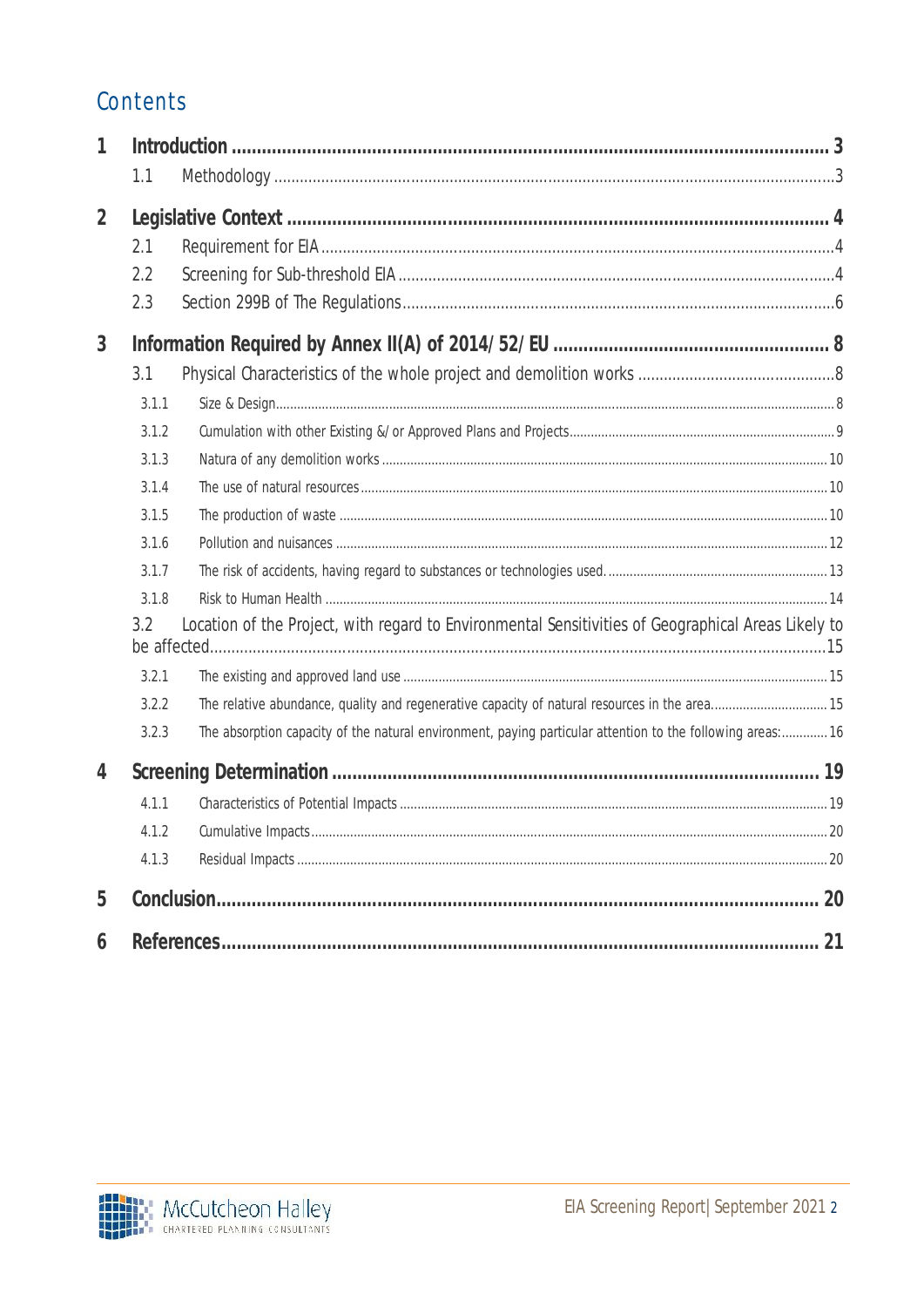# 1 Introduction

McCutcheon Halley Planning has prepared this EIA Screening Report on behalf of Bellmount Developments Limited to accompany a planning application for a Strategic Housing Development application at Millfield Service Station, Redforge Road, Blackpool, Cork.

The proposed development will comprise an application for a for a 5-year permission for the following;

- the demolition of existing structures on site including a single storey building, pump island canopy, 4 no. fuel pumps and the decommissioning/removal of 4 no. underground fuel tanks;
- the construction of 114 no. Build to Rent apartments (comprising a mix of 1 and 2 bed apartments) in 2 no. blocks, ranging in height from 4 to 9 storeys;
- 1 no. 313 sqm retail unit;
- residential amenity facilities including a reception, residents gym, lounge area and shared workspace;
- the provision of landscaping and amenity areas including an enclosed courtyard and 1 no. rooftop garden;
- the provision of public realm improvements on Redforge Road including widened footpaths and pavement improvements, pedestrian crossing, tree planting, raised tables/planters and seating areas and;
- all associated ancillary development including pedestrian/cyclist facilities, lighting, drainage, boundary treatments, bin and bicycle storage, ESB Sub-station and plant.

A detailed description of the proposed development is provided in Section 3.1.

This Screening for EIA Report has been prepared by qualified and accredited experts as follows;

Emer Sexton holds a Masters in Planning and Sustainable Development from University College Cork and a MSc in Ecology from the University of Wales. Emer has extensive experience of preparing EIA Screening and Scoping reports and works as part of multi-disciplinary teams providing input to Environmental Impact Assessment Reports.

The criteria for determining whether development listed in Part 2 of Schedule 5 should be subject to an EIA are set out under Schedule 7. The information to be provided by the applicant or developer for the purposes of screening sub-threshold development for environmental impact assessment is set out under Schedule 7A of the Planning and Development Regulations, 2001, as amended by the 2018 Regulations. Paragraph 4 of Schedule 7A requires that: '*The compilation of the information at paragraphs 1 to 3 shall take into account, where relevant, the criteria set out in Schedule 7*.'

In this report, the information has been set out under the more detailed headings provided for under Schedule 7. In effect, this ensures that all of the information required under Schedule 7A has been furnished. It also presents the information in a manner that facilitates the competent authority in its screening assessment.

#### **1.1 Methodology**

This Screening Report has regard to the following guidance;

- Guidelines for Planning Authorities and An Bord Pleanála on carrying out Environmental Impact Assessment (Department of Housing, Planning, Community and Local Government, 2018);
- **•** Draft Guidelines on the information to be contained in Environmental Impact Assessment Reports (EIAR) (EPA 2017);
- Environmental Impact Assessment of Projects Guidance on Screening (EU, 2017);
- Interpretation of definitions of project categories of Annex I and II of the EIA Directive (EU, 2015).

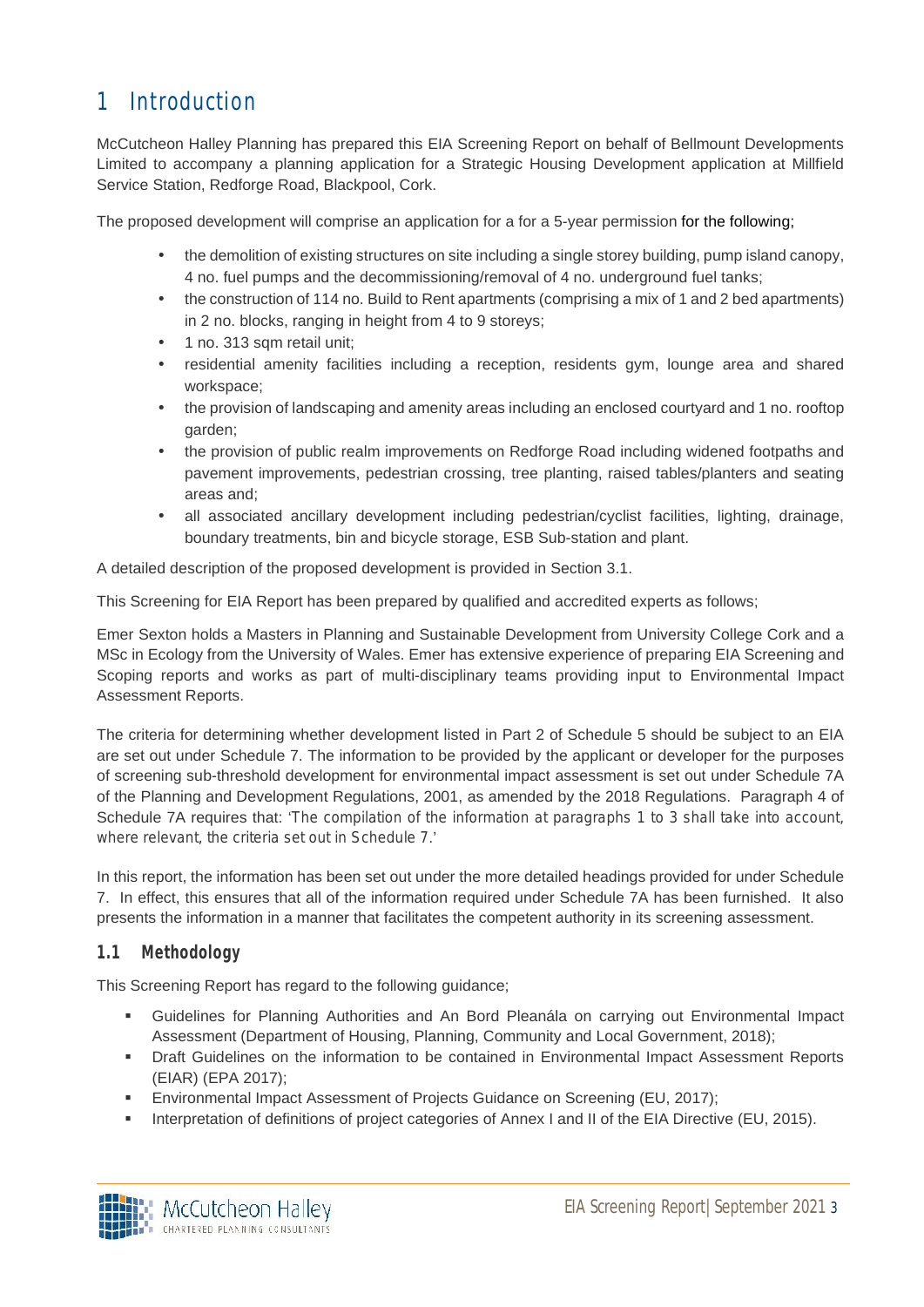The pre-planning discussions with Cork City Council's Planning, Architectural and Engineering Departments, as well as feedback from the pre-application consultation meetings with An Bord Pleanála and their subsequent Notice of Pre-Application Consultation Opinion have informed this EIA Screening (ABP Reference 308537- 20). Key design aspects have been shaped directly by feedback and comments received from both parties, with the design and in particular the layout having been amended and altered throughout the design process.

## 2 Legislative Context

Environmental Impact Assessment (EIA) requirements derive from EU Directives. The EIA Directive, Council Directive 2014/52/EU, amended Directive 2011/92/EU. The European Union (Planning and Development) (Environmental Impact Assessment) Regulations 2018 came into effect in September 2018, transposing Directive 2014/52/EU and giving further effect to Directive 2011/92/EU. This Screening Report is drafted based on the requirements of EU Directive 2014/52EU. The objective of the Directive is *"to ensure a high level of protection of the environment and human health, through the establishment of minimum requirements for environmental impact assessment (EIA), prior to development consent being given, of public and private developments that are likely to have significant effects on the environment"<sup>1</sup>* .

EIA provisions in relation to planning consents are currently contained in the Planning and Development Act, 2000, as amended, (Part X) and in Part 10 of the Planning and Development Regulations, 2001, as amended.

Projects requiring EIA are listed in Schedule 5 (Parts 1 and 2) of the Planning and Development Regulations 2001. In cases where a project is mentioned in Part 2 but is classed as "sub-threshold development", planning authorities are required under article 103 of the 2001 Regulations to request an EIS where it considers that the proposed development is likely to have significant environmental effects.

#### **2.1 Requirement for EIA**

The subject development does not fall within development classes set out in Part 1 of Schedule 5. The following development classes included in Part 2 of Schedule 5 are relevant to the development proposal;

#### *10. Infrastructure Projects;*

*b) (i) Construction of more than 500 dwellings*

*(iv) Urban development which would involve an area greater than 2 hectares in the case of a business district, 10 hectares in the case of other parts of a built-up area and 20 hectares elsewhere. (In this paragraph, "business district" means a district within a city or town in which the predominant land use is retail or commercial use).*

The proposed development does not trigger a requirement for a mandatory EIA for the following reasons;

- 10 a (iii) The project comprises construction of 114 "build to rent" apartments;
- $\int$  (iv) The footprint of the site is circa. 0.75 ha, which is below the threshold of 2 ha.

#### **2.2 Screening for Sub-threshold EIA**

In cases where a project is mentioned in Part 2 but is classed as "sub-threshold development", it is necessary for a planning authority to undertake a case-by-case examination about whether the development is likely to be associated with significant effects on the environment. In other words, screening for whether EIA is needed, must be undertaken.

<sup>&</sup>lt;sup>1</sup> Guidelines for Planning Authorities and An Bord Pleanala on carrying out Environmental Impact Assessment https://www.housing.gov.ie/sites/default/files/publications/files/guidelines\_for\_planning\_authorities\_and\_an\_bord\_pleanal a\_on\_carrying\_out\_eia\_-\_august\_2018.pdf

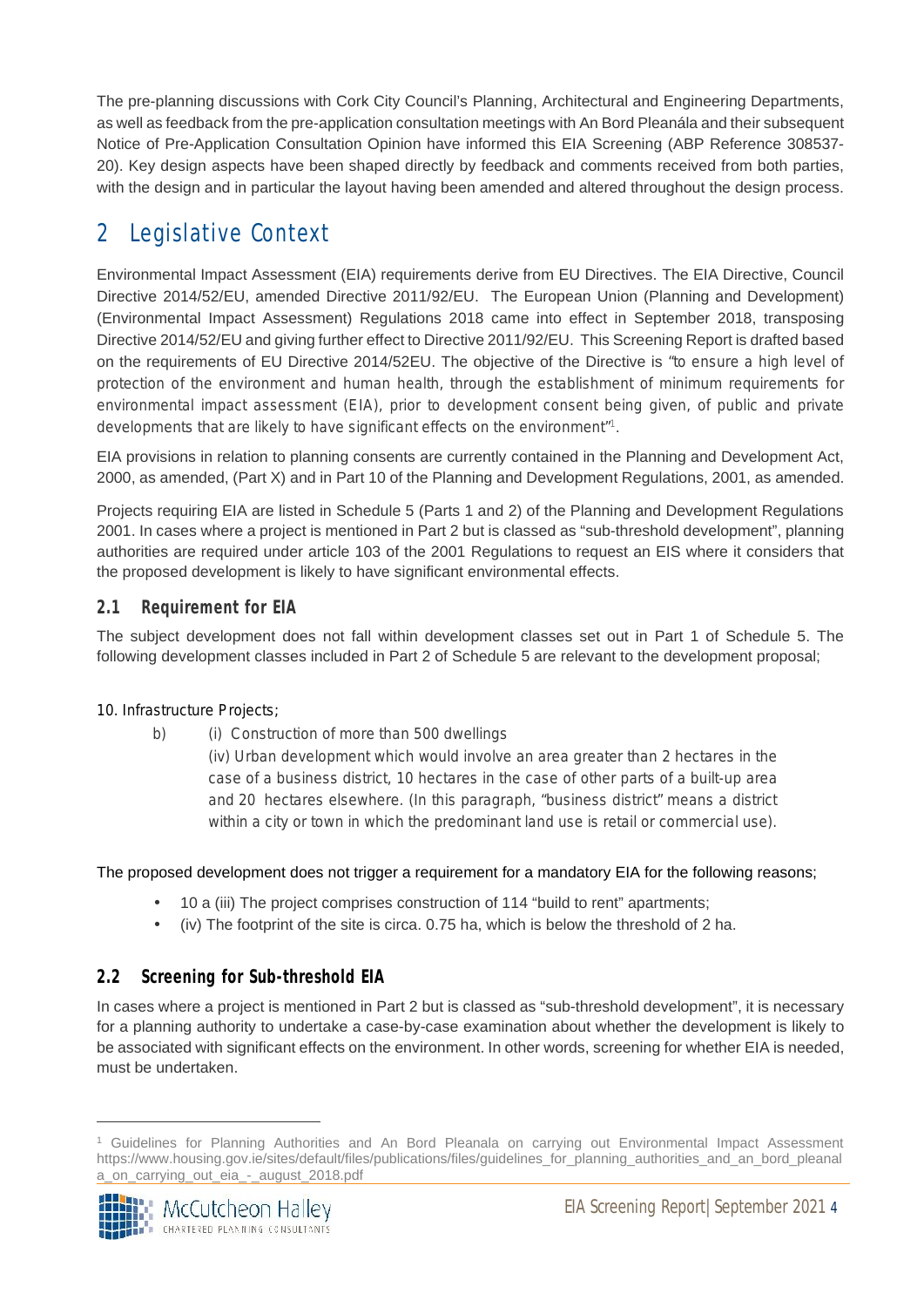While it is clearly demonstrated above that the subject proposal does not trigger mandatory EIA, it is considered prudent to establish that the proposed development would not be likely to have significant effects on the environment and by extension would not require a sub-threshold EIA.

Schedule 7 of the Planning and Development Regulations 2001, sets out the criteria for determining whether a development would, or would not be likely to have significant effects on the environment, and this was transposed directly from Annex III of the 2011 Directive. These criteria are defined as follows:

- 1. Characteristics of the proposed development;
- 2. Location of the proposed development, in terms of the environmental sensitivity of geographical areas likely to be affected by the proposed development;
- 3. Characteristics of the proposed impacts, in terms of the potential significant effects of the proposed development.

Article 4(4) of 2014/52/EU introduces a new Annex IIA to be used in the case of screening determination (i.e. information to be provided by the developer on projects listed in Annex II, which consists of:

- 1. A description of the project, including in particular:
	- a. A description of the physical characteristics of the whole project and, where relevant, of demolition works;
	- b. A description of the location of the project, with particular regard to the environmental sensitivity of geographical areas likely to be affected.
- 2. A description of the aspects of the environment likely to be significantly affected by the project.
- 3. A description of any likely significant effects, to the extent of the information available on such effects, or the project on the environment resulting from:
	- a. The expected residues and emissions and the production of waste, where relevant;
	- b. The use of natural resources, in particular soil, land, water and biodiversity.

The criteria of Annex III shall be taken into account, where relevant, when compiling the information in accordance with points 1 to 3.

The Directive also amends Annex III "Selection Criteria referred to in Article 4(3)". The details to be considered in the new Annex III are as follows:

#### **1. Characteristics of proposed development**

The characteristics of project, with particular regard to:

‒ the size and design of the whole project,

‒ cumulation with other existing and / or approved development,

the use of natural resources, in particular land, soil, water and biodiversity;

the production of waste,

‒ pollution and nuisances,

‒ the risk of major accidents and / or disasters which are relevant to the project

concerned, including those caused by climate changes, in accordance with scientific knowledge

**-** the risk to human health (for example due to water contamination or air pollution).

#### **2. Location of proposed development**

The environmental sensitivity of geographical areas likely to be affected by projects must be considered, with particular regard to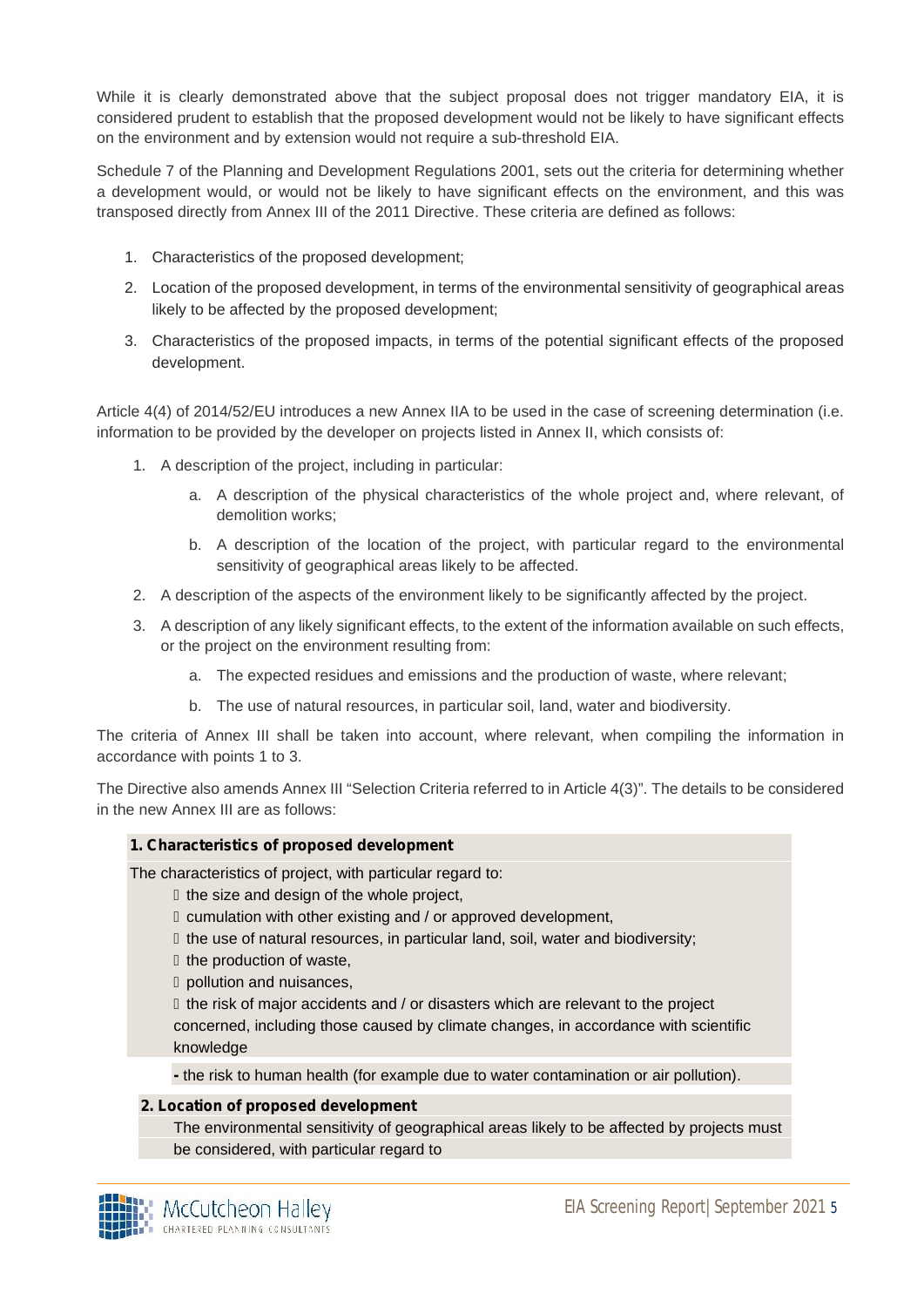- the existing and approved land use,

- the relative abundance, availability, quality and regenerative capacity of natural resources (including soil, land, water and biodiversity) in the area and its underground, - the absorption capacity of the natural environment, paying particular attention to the following areas:

(a) wetlands, riparian areas, river mouths;

(b) coastal zones and the marine environment;

(c) mountain and forest areas,

(d) nature reserves and parks,

(e) areas classified or protected under national legislation, including Natura 2000 areas designated by Member States pursuant to Directives 92/43/EEC and 2009/147/EC, (f) areas in which there has already been a failure to meet the environmental quality standards, laid down in Union legislation and relevant to the project, or in which it is considered that there is such a failure,

(g) densely populated areas,

(h) landscapes and sites of historical, cultural or archaeological significance.

#### **3. Type and Characteristics of potential impacts**

The likely significant effects on the environment proposed development in relation to criteria set out under paragraphs 1 and 2 of this Annex, with regard to the impact of the project on the factors specified in Article 3(1), taking into account:

- the magnitude and spatial extent of the impact (for example geographical area and size of the population likely to be affected),

**-** the nature of the impact;

- the transboundary nature of the impact,
- the intensity and complexity of the impact,
- the probability of the impact,
- the expected onset, duration, frequency and reversibility of the impact.
- **-** the cumulation of the impact with the impact of other existing and / or approved projects;
- **-** the possibility of effectively reducing the impact.

In compliance with the requirements of the 2014 Directive, this Screening Report provides details of the information specified in Annex IIA, taking account of the criteria in Annex III, and also provides the information required under Schedule 7A of the 2001 Regulations.

#### **2.3 Section 299B of The Regulations**

The proposed project comprises a Strategic Housing Development. Under Section 299B of The Regulations where an application for a subthreshold SHD development has been made to An Bord Pleanála, and where a determination as to whether or not an EIA is required has not been given under Section 7 of the 2016 Act, the Board must carryout a screening for EIA of the proposed development.

Section 299B(1)(b) of the Regulations states that;

*(b)(i) "The Board shall carry out a preliminary examination of, at the least, the nature, size or location of the development.*

*(ii) Where the Board concludes, based on such preliminary examination, that—*

*(I) there is no real likelihood of significant effects on the environment arising from the proposed development, it shall conclude that an EIA is not required,*

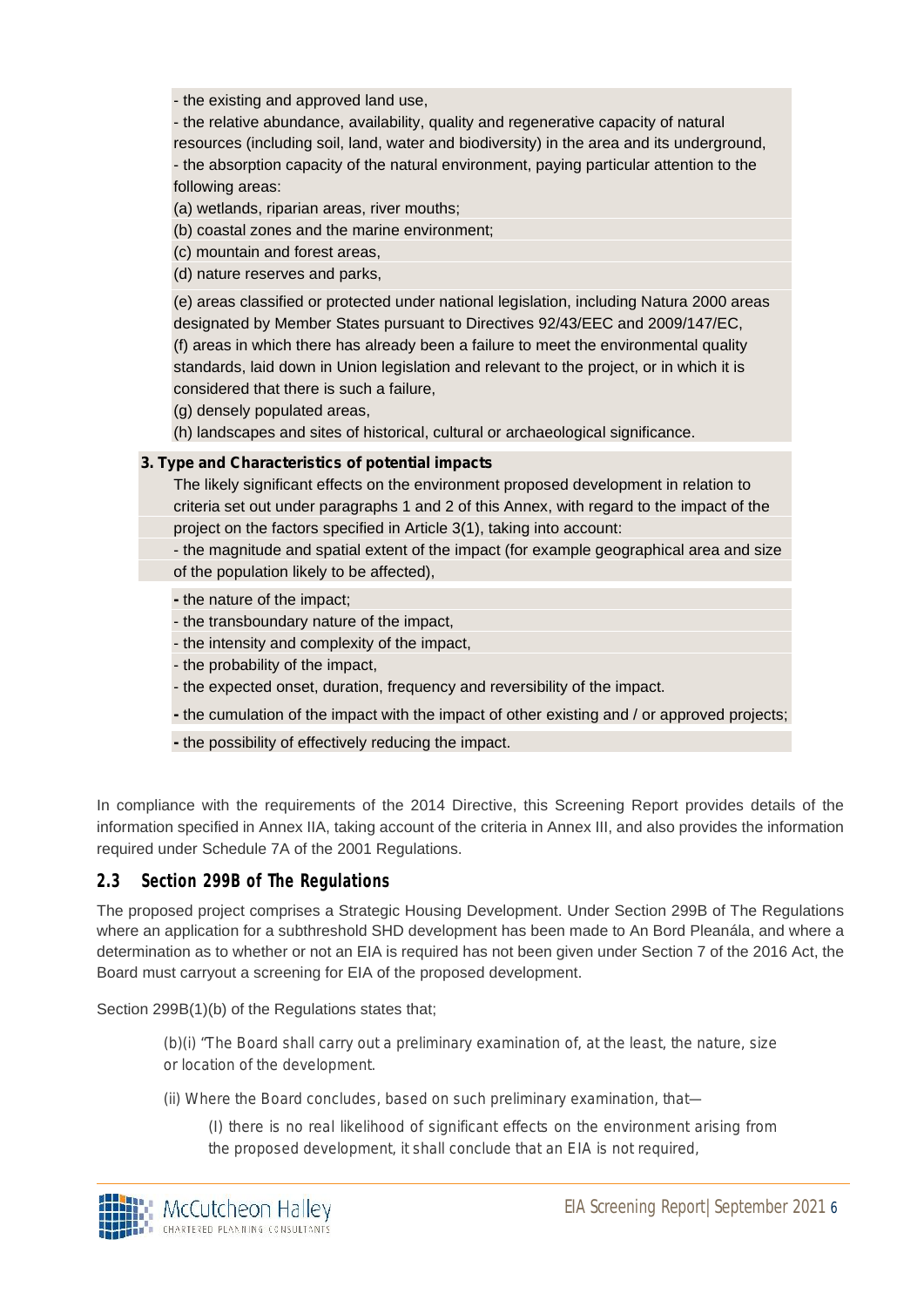*(II) there is significant and realistic doubt in regard to the likelihood of significant effects on the environment arising from the proposed development, it shall satisfy itself that the applicant has provided to the Board*

*(A) the information specified in Schedule 7A,*

*(B) any further relevant information on the characteristics of the proposed development and its likely significant effects on the environment, and*

*(C) a statement indicating how the available results of other relevant assessments of the effects on the environment pursuant to the European Union Legislation other than the Environmental Impact Assessment Directive have been taken into account.*

The Statement referred to accompanies this report. Section 299B(1)(b)(ii)(II)(C) of The Regulations requires that the statement must indicate "*how the available results of other relevant assessments of the effects on the environment carried out pursuant to European Union legislation other than the Environmental Impact Assessment Directive have been taken into account."*

Table 1 provides an identification of the results of the relevant assessments and how these have been taken into account in preparing the EIA Screening Statement. The formal names and a brief description of the relevant legislation are provided in Appendix 1 to that report (Table 2).

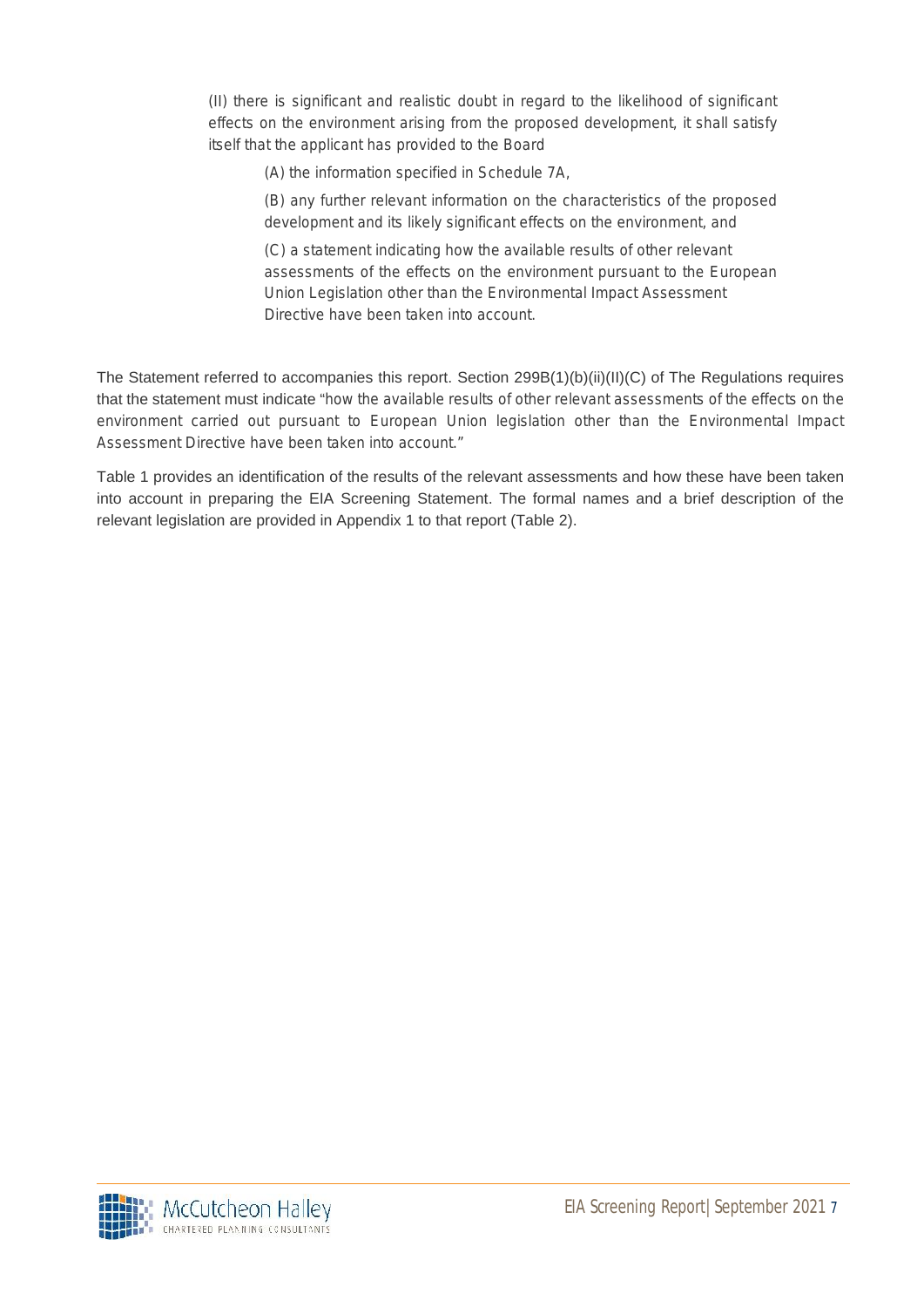# 3 Information Required by Annex II(A) of 2014/52/EU

#### **3.1 Physical Characteristics of the whole project and demolition works**

The proposed site is located on Redforge Road, to the immediate north of Blackpool Retail Park, c. 200m from Blackpool Shopping Centre and approximately 2km from Cork City Centre. The site is irregular in shape with a total gross site area of 0.46 hectares. It is currently occupied by a service station, including a single storey building, pump island canopy, 4 no. fuel pumps and underground fuel tanks.

The site is accessible via Redforge Road which runs along the eastern boundary of the site and is within easy walking distance of a number of commercial and community facilities, including local shops, churches and schools. The major employment of Cork City and Blackpool are within close proximity and both are well connected by public transport.



**Fig 3.1 Site location with block perimeter marked in red (Site location map prepared by Hogan and Associates Architects).**

#### 3.1.1 Size & Design

The proposed development will consist of the following components:

- the demolition of existing structures on site including a single storey building, pump island canopy, 4 no. fuel pumps and the decommissioning/removal of 4 no. underground fuel tanks;
- the construction of 114 no. Build to Rent apartments (comprising a mix of 1 and 2 bed apartments) in 2 no. blocks, ranging in height from 4 to 9 storeys;
- 1 no. 313 sam retail unit:
- residential amenity facilities including a reception, residents gym, lounge area and shared workspace;
- the provision of landscaping and amenity areas including an enclosed courtyard and 1 no. rooftop garden;
- the provision of public realm improvements on Redforge Road including widened footpaths and pavement improvements, pedestrian crossing, tree planting, raised tables/planters and seating areas and;

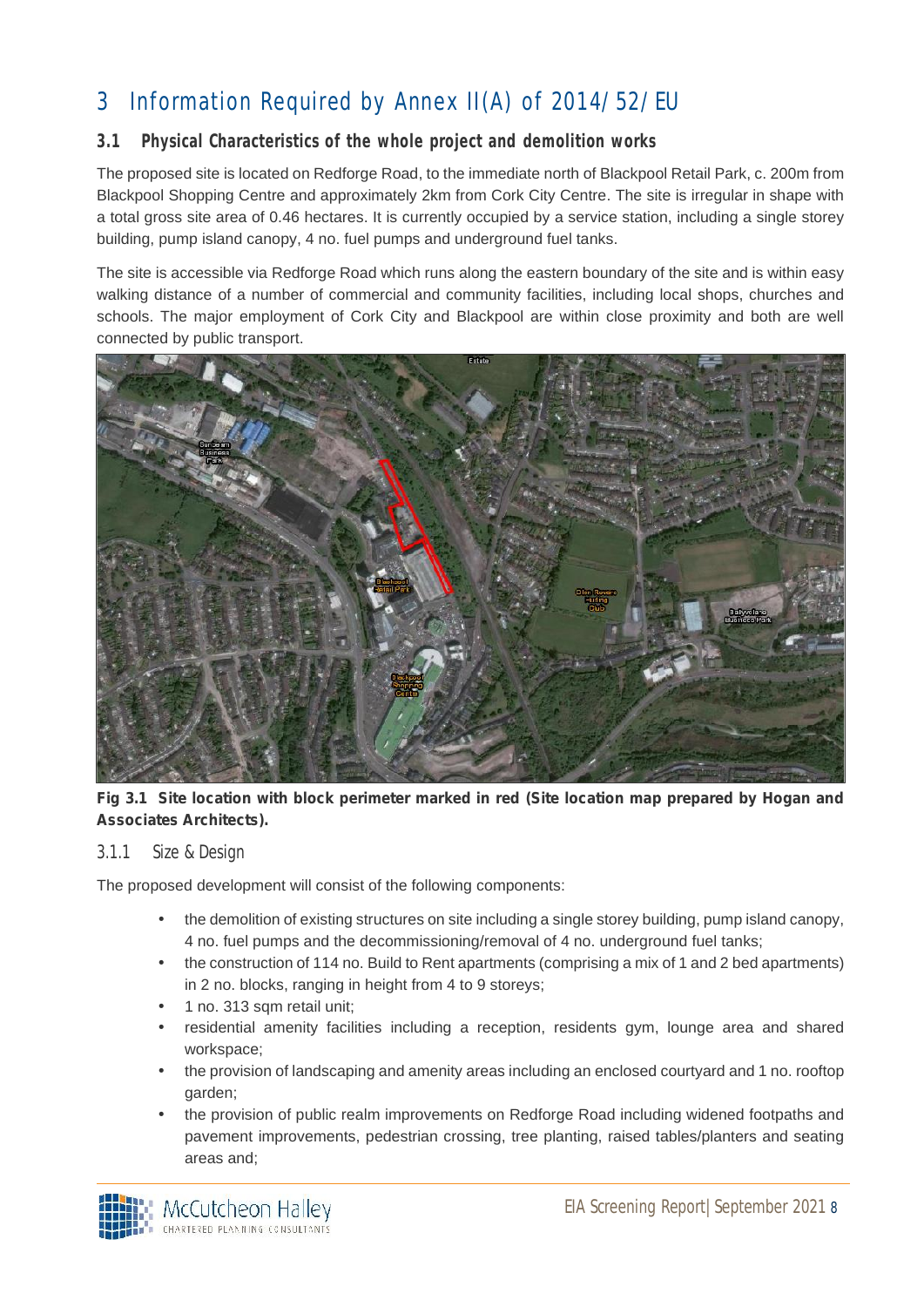all associated ancillary development including pedestrian/cyclist facilities, lighting, drainage, boundary treatments, bin and bicycle storage, ESB Sub-station and plant.

A schedule of apartment types and accommodation is provided as part of the Application documentation. A range of apartment types and sizes are provided, comprising 75 no. 1 bed apartments (46%), 85 no. 2 bed apartments (52%) and 1 no. 3 bed apartment (0.6%).

The timescale currently in place for the construction of the proposed works is scheduled to commence in early 2022 with an expected completion date of December 2024.



**Fig 3.2 Proposed Site Layout and ground floor plan (Architectural Drawing No. A10-01 prepared by Butler\Cammoranesi.**

#### 3.1.2 Cumulation with other Existing &/or Approved Plans and Projects

The search of the Cork City Council Planning Database did not reveal any other existing or approved consents within the immediate catchment of the subject site that together with the construction and operation of the proposed project would result in significant impacts to the environment. However, the project is located within Cork City, and It is reasonable to assume that there will be ongoing urban development, both residential and commercial, in proximity to the site. All development consents would incorporate conditions requiring protection of the environment during the construction and operational phase as incorporated in the policies and objectives of the Cork City Development Plan and as per national and European legislation and regulations.

Cumulative impacts on the environment with other identified projects are not considered likely and overall, it is considered that the proposed development will have a significant positive impact as it will provide much needed high standard accommodation.

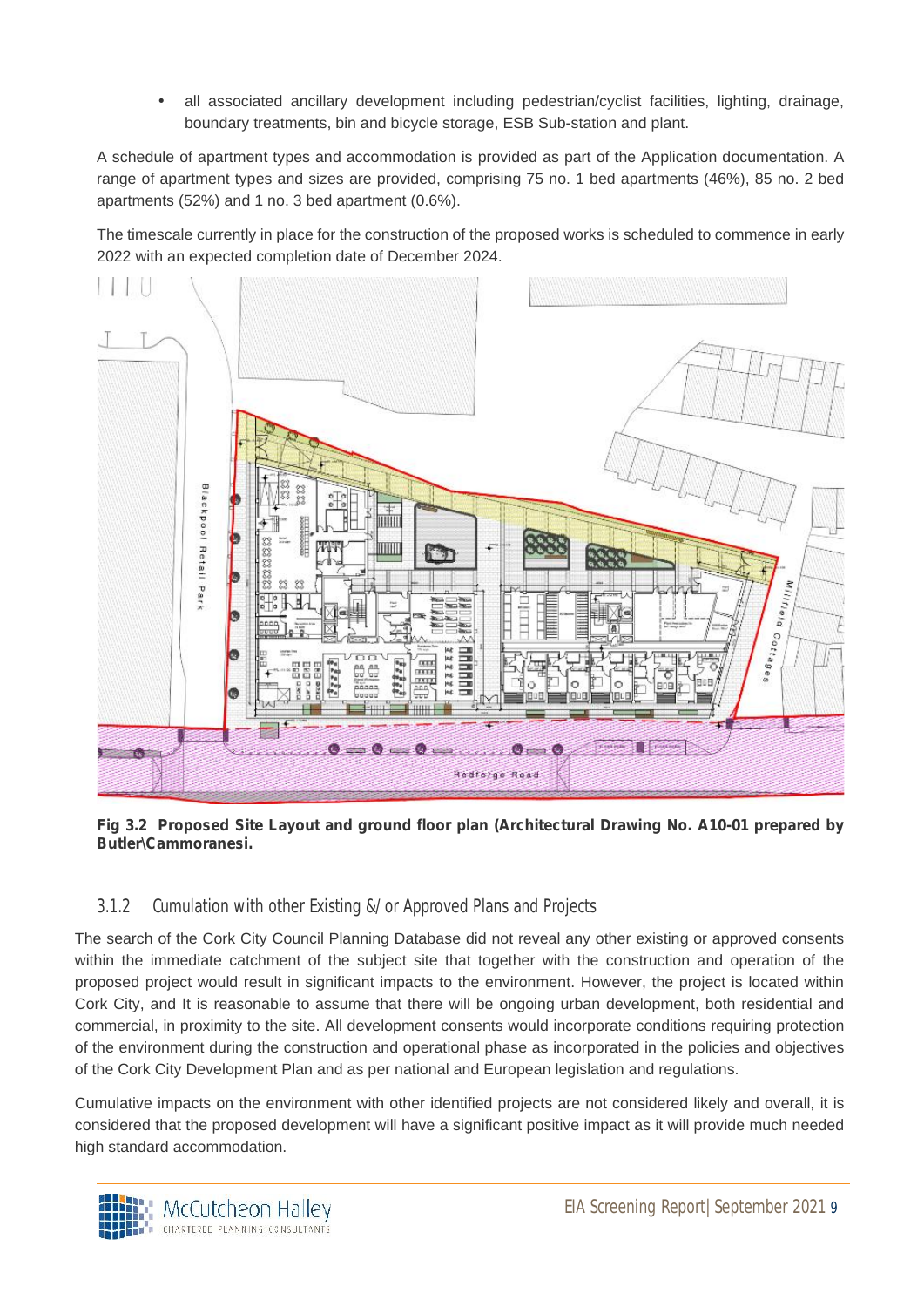#### 3.1.3 Natura of any demolition works

The existing site is comprised of buildings and hardstanding. The existing topography generally falls from north to south. The project comprises the demolition of the existing buildings, fuel pumps and removal of all underground tanks and services. A CEMP has been prepared for the proposed development by Malone O'Regan. This outlines the demolition and construction procedures, and the objective of the CEMP is to achieve compliance with environmental objectives set for the project, which include;

- Zero pollution incidents
- Minimising disruption to residents
- Reduce/avoid impacts on biodiversity
- Minimise waste sent to landfill

The CEMP identifies that any impacts relating to the demolition of existing structures will be short term and localised, and that the process will comply with all relevant legislation and construction industry guidelines. Potential environmental impacts relating to the demolition phase will be addressed in the Construction and Demolition Waste Management Plan (C&DWMP) prepared by Malone O'Regan (MOR), which is submitted with this application and further discussed in Section 3.1.4 of this report. Earthworks to remove the subsurface fuel tanks and services will be supervised by an environmental consultant and any contaminated soils or material will be segregated, sampled and removed off site in accordance with relevant waste legislation. Subject to maintaining best practice construction procedures on-site, and the implementation of the measures set out in the C&DWMP and the CEMP no significant negative impacts are anticipated.

#### 3.1.4 The use of natural resources

The site is currently developed, and is of low ecological value. The proposed project comprises development of residential units, and will connect to existing services. Irish Water have supplied a connection agreement as set out in the Engineering Report prepared by JODA Engineering (Irish Water Confirmation of Feasibility and Statement of Design Acceptance attached as Appendix A and B of that report).

During the construction stage the use of natural resources will be minimised through sourcing goods and services locally where practical and, through efficient purchasing, that will seek to reduce the amount of waste generated. The C&DWMP outlines the strategy for reducing and minimising waste and recycling of materials where appropriate.

Irish Water have advised that the existing 100mm diameter watermain on Redforge Road is not sufficient for supplying the proposed development. Therefore, In order to accommodate the proposed connection to Irish Water network at the premises, approx. 175m of the existing 100mm watermain needs to be upgraded to 150mm diameter.

In accordance with best practice, new water saving devices (low water usage appliances and aerated taps etc.) will be fitted as standard into the proposed new units to minimise usage during operation.

Overall, it is considered that the proposed development would not have a significant effect on natural resources.

#### 3.1.5 The production of waste

The construction process will result in the demolition of existing single storey building, pump island canopy, fuel pumps and the removal of underground tanks and services. A C&DWMP has been prepared by MOR which outlines the manner in which C&D waste will be managed in order to achieve compliance with the relevant waste legislation and to ensure that waste management activities at the site will not have an adverse impact on the environment.

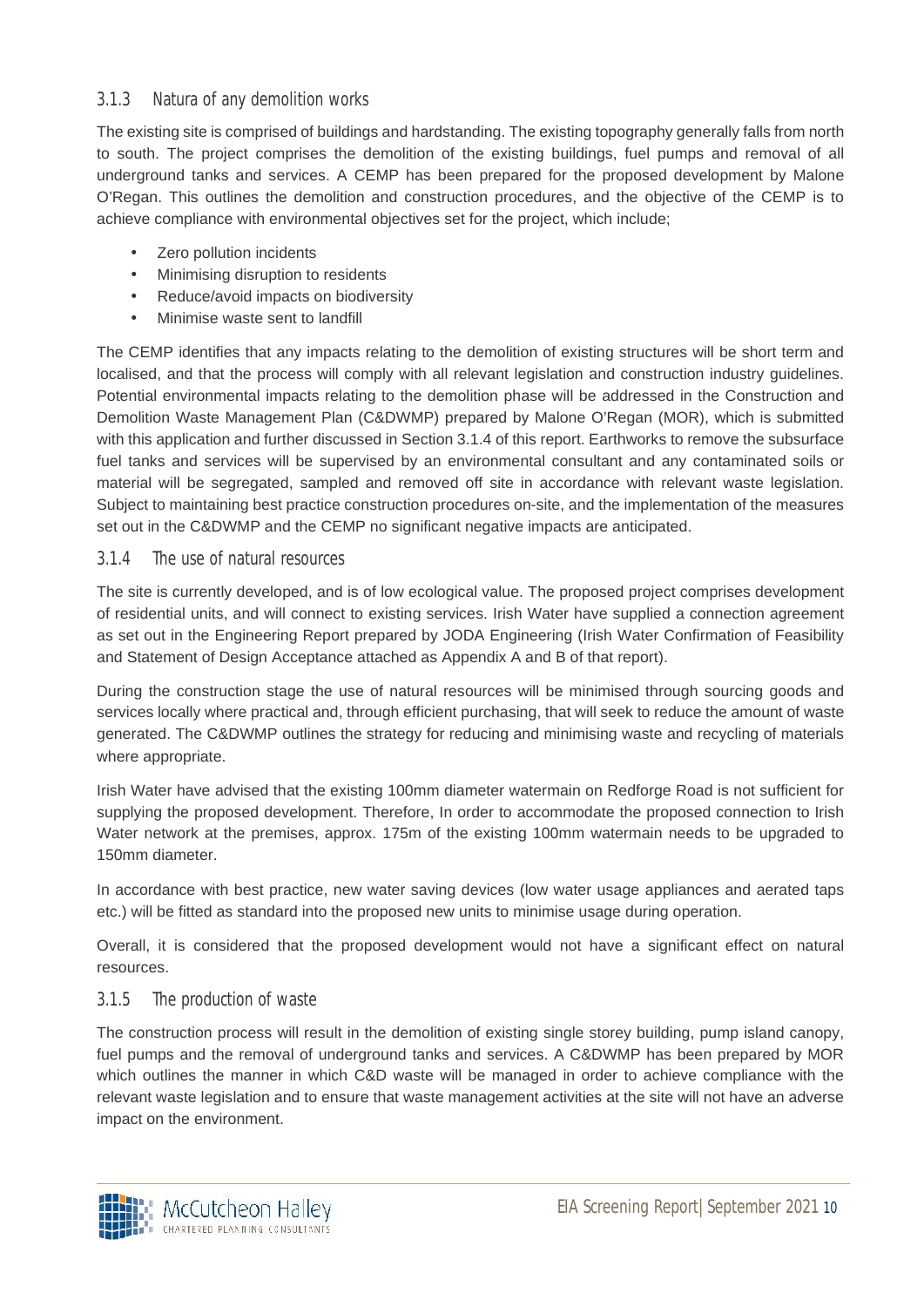Section 3 of the C&DWMP identifies the main waste streams that are predicted to be generated by the demolition and construction works. The main non-hazardous waste will include:

- Stones/bedrock, topsoil and subsoil;
- Concrete, brick, tiles and ceramics;
- Bituminous mixtures, tar and tar products;
- Roofing slates, tiles, felts and membranes
- Resins, paints, and adhesives
- Plasterboard;
- Scrap Metal;
- Cardboard (packaging)
- Plastic (packaging and wrapping)
- Waste timber
- Paper

Hazardous waste streams may include the following:

- Asbestos
- Batteries;
- Soils and stones containing dangerous substances
- Wastes from groundwater and soil remediation
- Wood preservative
- Oils/fuels from machinery and equipment

JODA Engineering have estimated the quantities of waste likely to arise following the completion of the planned demolition at the site. It is estimated that c.  $1154m<sup>3</sup>$  of waste material will be generated from demolition activities.

The demolition phase will include;

- Protection of adjacent structures
- A survey of salvageable and potentially hazardous material, including asbestos, PCBs etc.
- Removal of hazardous material
- Removal of salvageable material
- Demolition of buildings
- Removal of underground tanks and structures
- Removal of potentially contaminated soils

Below ground contamination has been identified at the site. This is below the existing concrete surface and will be removed after the buildings have been demolished to ensure safety (refer to Preliminary Site Investigation Report by MOR).

Waste materials generated during construction will be segregated on site, where it is practical. Where the on site segregation of certain wastes types is not practical, off-site segregation will be carried out. During the construction phase segregation bays will be formed at the site for the duration of the construction phase. The bays will include segregated areas for recyclable waste streams such as gypsum (plasterboard), cardboard. timber, concrete, blocks, tiles etc.

All waste receptacles leaving site will be covered or enclosed. All waste will be documented prior to leaving the site. Contractors who remove waste materials from the site will be compliant with the Waste Management Act of 1996 & 2001 and also the Waste Management (Collection Permit) Regulations of 2001, i.e. any contractor removing waste from the site will have a waste collection permit issued by Cork City Council.

The foreman on the site will have a copy of the waste collection permits. Waste will be handled by an approved waste contractor holding a current waste collection permit. The appointed contractor will collect and transfer the wastes as receptacles are filled. Any waste requiring disposal off-site will be reused, recycled, recovered or disposed of at a facility holding the appropriate registration, permit or licence, as required.

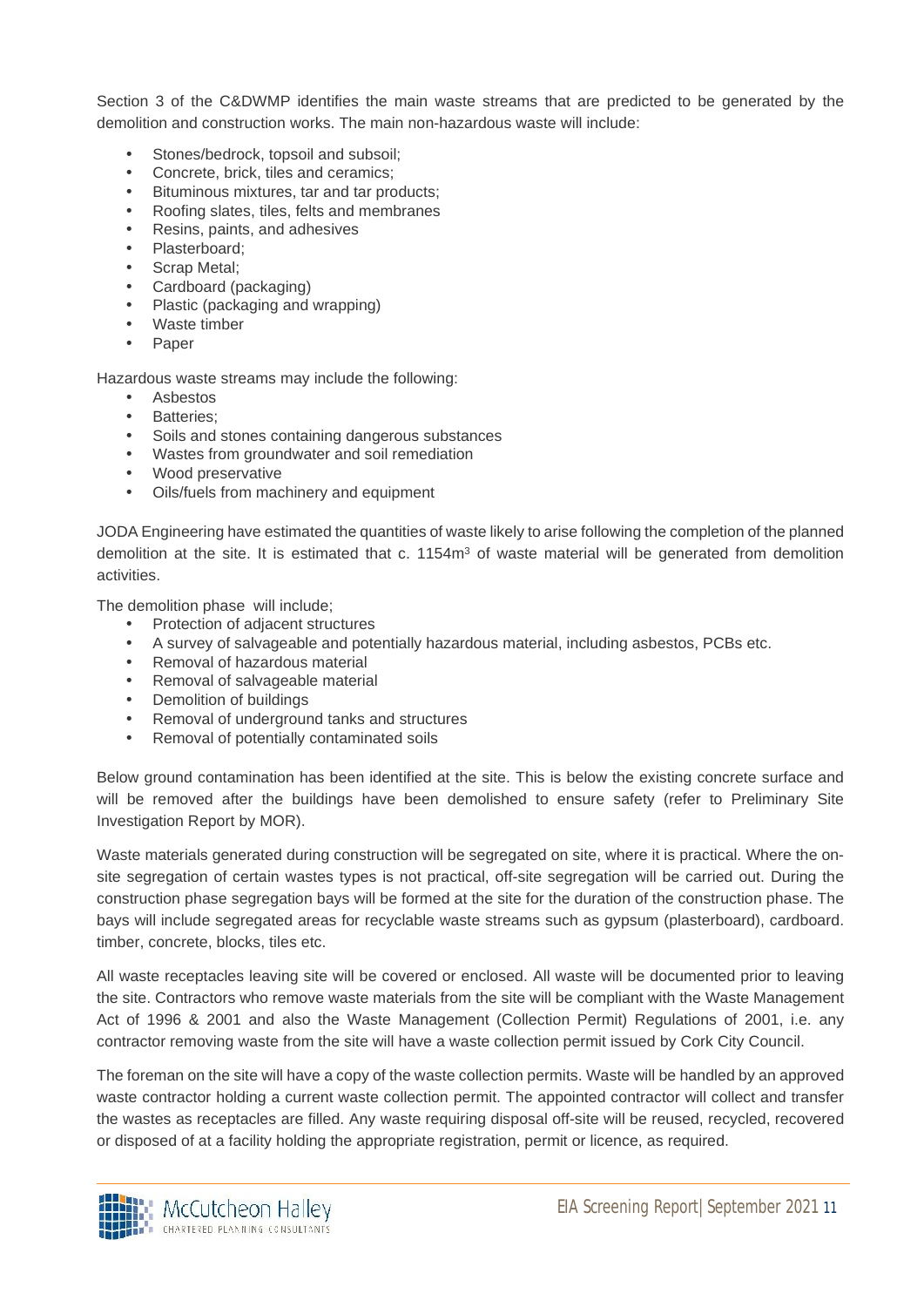#### **Operational Waste**

The proposed development comprises construction of 114no. 1 and 2 bedroomed Build-to-Rent apartments. Operational waste will comprise of general household waste, and all waste will be disposed of by suitably licensed waste contractors in accordance with Cork City Council policy. Once the development is constructed and occupied, emissions will be linked to air conditioning and heating systems and will fall within regulated standards for modern residential developments.

It is not anticipated that the production of waste during construction and operation will result in significant negative environmental impacts.

#### 3.1.6 Pollution and nuisances

A Construction and Environmental Management plan (CEMP) has been prepared by MOR which sets out the specific environmental measures and procedures to be followed for the duration of the construction phase, proposing mitigation measures for inter alia, managing noise, dust, and accidental spillages. The CEMP proposes measures to mitigate any potential impacts and minimise disturbance to adjacent businesses.

There may be some increase and disruption to traffic as a result of construction, including movement of plant, delivery vehicles and site personnel. pedestrians. However any disruption will be temporary for the duration of the construction phase of the project, which is anticipated to commence in Q1 2022, with an estimated completion date of December 2024. The most impactful element of the works on the local road network is during the initial transport of groundworks machinery and delivery of fill materials and also in the delivery of the prefabricated apartment pods in the later stages.

An Outline Construction Traffic Management Plan (CTMP) has been prepared by MHL Consulting Engineers, to regularise the traffic movements within the applicant's site and on the approach to the proposed development, ensuring safety for all road users during the planning construction works The CTMP provides details on site operating hours, site access and outlines the risk management measures that should be undertaken by the appointed Contractor.

Construction phase impacts relating to traffic are likely to be negative but temporary and not significant.

During operation no significant impacts as a result of traffic are anticipated. A Mobility Management Plan has also been prepared by MHL Consulting Engineers. It is proposed to provide set down vehicle spaces along the Redforge Road and provide cycle spaces number in line with best practice, as part of the application. The elimination of parking spaces aligns with an established trend to limit parking in urban apartment complexes. From a sustainable travel perspective, limiting vehicular parking spaces serves to force end users to adopt alternative travels modes, different to the single-occupant private car. This strategy supports national transport policy and with the objectives of the Cork City Development Plan 2015-2021**.**

#### **Noise**

A detailed noise assessment has been prepared by MOR in line with best practice guidance. The noise assessment informed the acoustic design for the project, and enhanced glazing systems with a sound reduction quality of up to 37dBA will be utilised to ensure a good internal acoustic environment when windows are closed.

Operational noise associated with the proposed development is not predicted to have significant negative effects on offsite noise sensitive receptors (NSRs) or future onsite NSRs. The proposed design will present some acoustic shelter from the road, and the private amenity areas will be screened by buildings and the roof garden design.

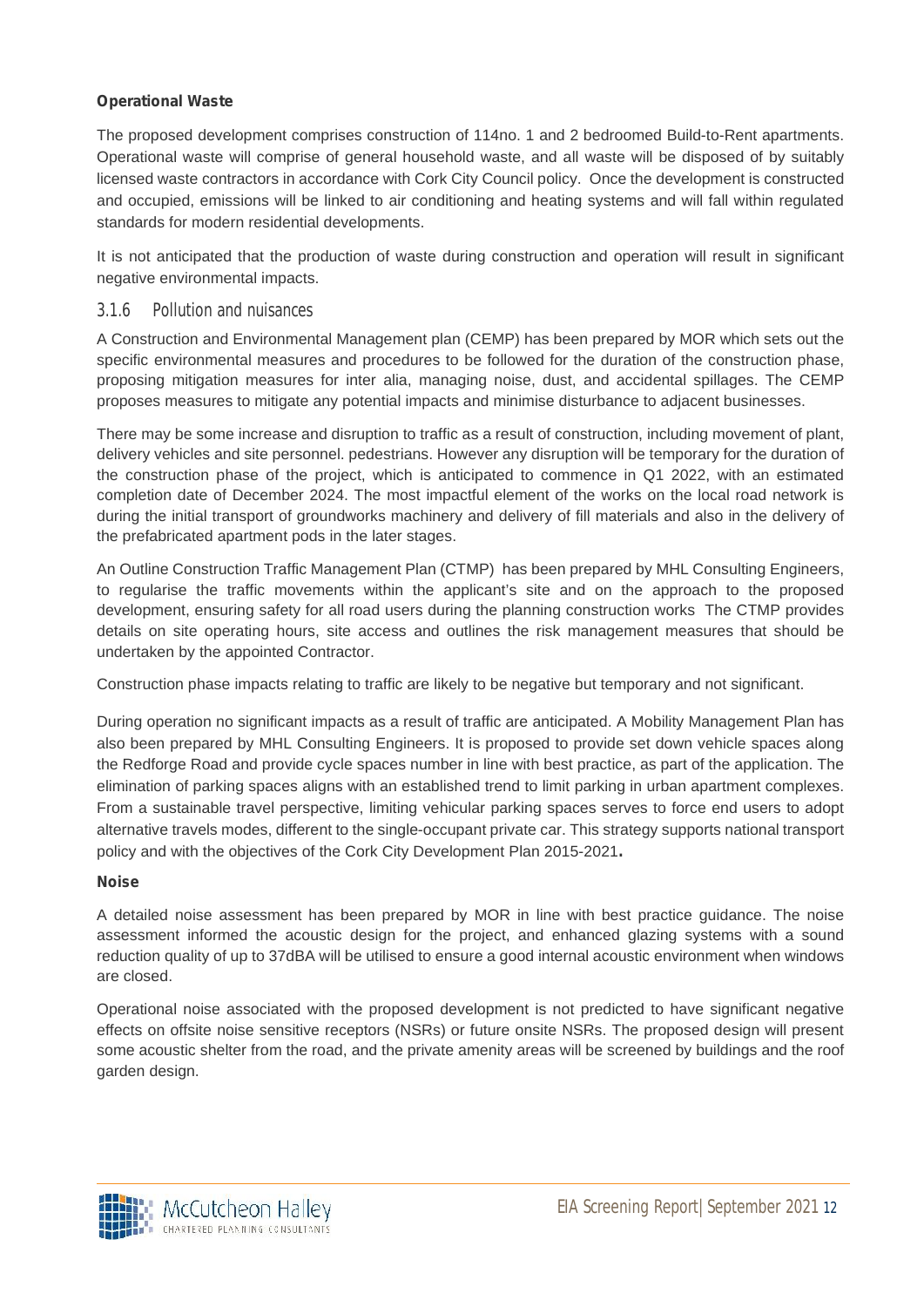#### **Air Quality**

Information on air quality was accessed from the EPA website and interactive mapviewer<sup>2</sup>. The Environmental Protection Agency manages the ambient air quality monitoring network. In order to protect our health, vegetation and ecosystems, EU directives set down air quality standards in Ireland and the other member states for a wide variety of pollutants. These rules include how we should monitor, assess and manage ambient air quality.

The Ambient Air Quality and Cleaner Air for Europe (CAFE) Directive (2008/50/EC) was published in May 2008. It replaced the Framework Directive and the first, second and third Daughter Directives. The CAFÉ Directive was transposed into Irish legislation by the Air Quality Standards Regulations 2011 (S.I. No. 180 of 2011). It replaces the Air Quality Standards Regulations 2002 (S.I. No. 271 of 2002), the Ozone in Ambient Air Regulations 2004 (S.I. No. 53 of 2004) and S.I. No. 33 of 1999. The fourth Daughter Directive was transposed into Irish legislation by the Arsenic, Cadmium, Mercury, Nickel and Polycyclic Aromatic Hydrocarbons in Ambient Air Regulations 2009 (S.I. No. 58 of 2009).

The EPA air quality index identifies that the site is located within an area where the air quality is rated as "1 – Good" and the burning of coal is restricted. Cork City is located in Zone B.

The design of the project incorporates energy efficiency measures to meet the standards of the recently introduced NZEB Part L Regulations and will thus positively contribute to a reduction in fossil fuel use and associated greenhouse gas emissions.

In terms of dust nuisance during the construction phase, the site is surrounded by existing industrial, commercial and residential development. Standard dust mitigation measures will be integrated into the construction and demolition phases as set out in the CEMP and it is considered that any impact would be short-term and not significant.

During the operational stage it is considered that the proposed development would not have any negative impact in terms of pollution or nuisance. The site is located proximate to a host of public transport services easily accessible to future occupants. The need to travel by car would be reduced and local air quality would benefit.

#### **Operational**

The site is not in close proximity to sites designated for nature conservation. The closest site is the Lough proposed Natural Heritage Area (pNHA) and wildfowl sanctuary, located approximately 3.4 km to the southwest. There is no risk of impacts to sensitive habitats or species.

Standard best practice site development controls and the design and layout of the building will ensure that there is no significant change in air, noise or vibration emissions as a result of the proposed development and thus no significant environmental impacts are predicted.

As the site is located in a busy urban area the noise levels during construction are not expected to be significantly higher than existing background levels and will therefore not result in significant negative impacts to amenity.

3.1.7 The risk of accidents, having regard to substances or technologies used.

The site at Redforge Road is not located in an area considered to be of high environmental sensitivity. It is surrounded by existing built environment. The design and construction of the development will be carried out in accordance with building and fire regulations.

There are no identified SEVESO sites or sites regulated by COMAH in proximity. The site is located within a retail district zoned as a "District Centre" in the CDP, residential development) and the risk of accidents and/or

<sup>2</sup>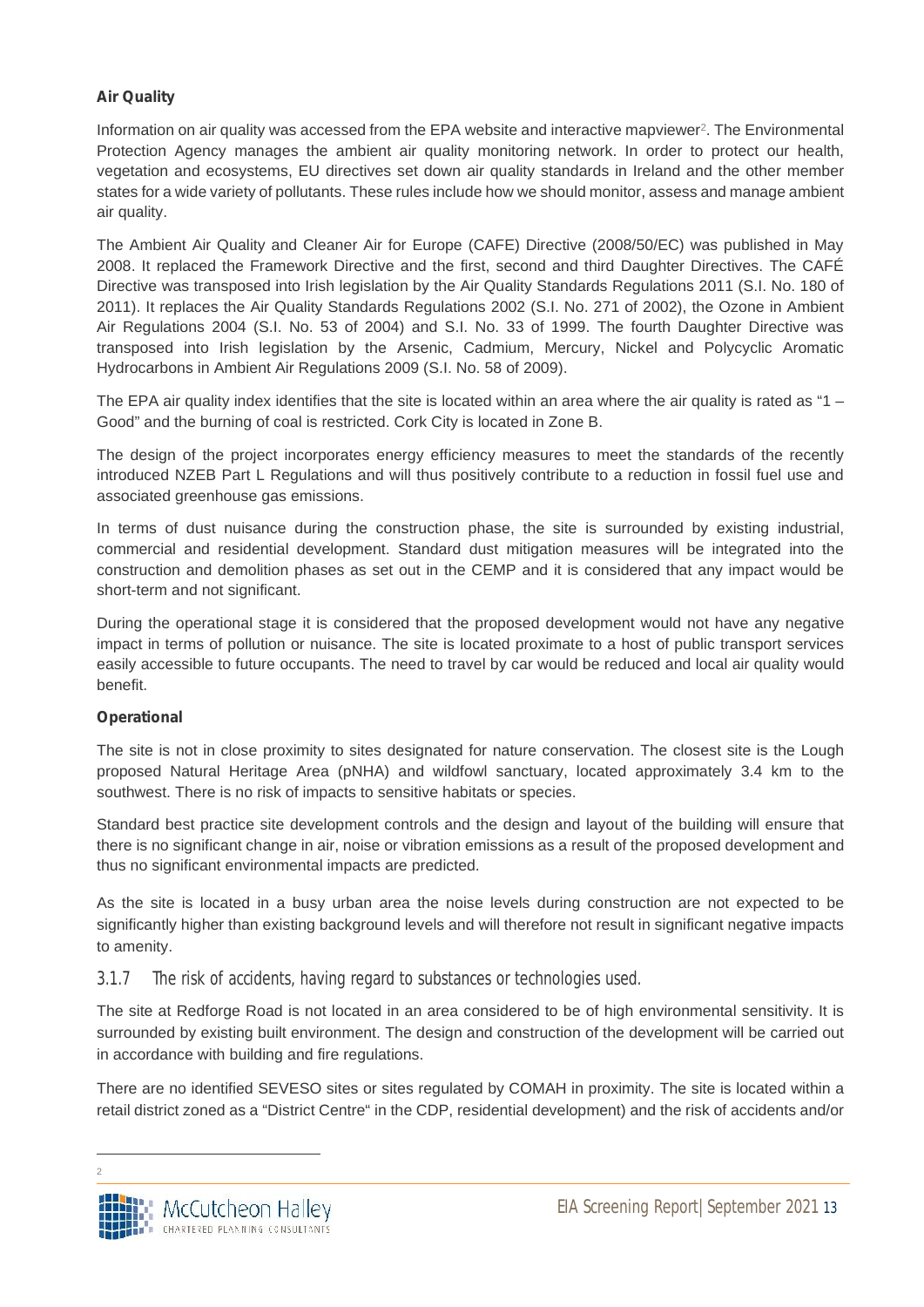disasters is negligible. A Flood Risk Assessment (FRA) has been prepared by JODA Consulting Engineers which concludes that there are no risks of fluvial or tidal flooding, and the risks of flooding as a result of pluvial and onsite flooding are low. The FRA found that the existing site is not acting as part of the floodplain to the River Bride. The site is deemed to be within Flood Zone A, due a minor area of external ground levels on Redforge Road being below the 1% AEP MRFS flood level. The ground floor level for the proposed building has been determined based on the 1% AEP for the mid-range future scenario of 13.62m OD for the Bride River and applying a freeboard of 0.48m gives a final level of 14.1m OD. No further mitigation measures are proposed.

The proposed development is residential in nature and is not at risk of major accidents, nor is the development as designed likely to increase the risk of a major accident in this location.

#### 3.1.8 Risk to Human Health

Construction sites pose potential risk to the health and safety of the public. Health & Safety issues will be the primary concern for the appointed contractor. This will apply in respect of persons working on the site and in respect of passing pedestrians, motorists or other transport carriers. In this regard the highest possible care will be taken in providing a detailed Construction Stage Health and Safety Plan in advance of works commencing on site. The site will be closely managed on a day to day basis by construction site management.

The CEMP proposes measures to mitigate any likely impacts associated with noise, dust or pollution from the construction process. There is no knows asbestos at the site (refer to C&DWMP).

A preliminary Site Investigation has been carried out by MOR to determine if past activities at the site have impacted the underlying soils to an extent that future land uses may be at risk. The soil analysis indicated elevated Chromium across the Site at all probe hole locations at concentrations above the residential generic soil assessment critera (GAC). An exceedance in lead was identified at one location, within the shallow fill material. Hydrocarbon contamination is considered to be restricted to the forecourt area in the centre of the Site and in the south/ south-eastern portion of the Site (full details are provided in the Site Investigations Report prepared by MOR).

The site investigations found that the site is generally in good condition and there was no visual evidence of surface contamination identified on the Site. Remediation measures are proposed, including removal of concrete slabs, replacement of drainage network, new radon barrier beneath the proposed buildings and reinstating the site with clean fill material by approximately 0.4m. The entire surface of the Site will be hardstanding, as it will be either beneath buildings or hardscaping with the exception of a small landscaped area in the northern portion of the Site.

The Site Investigation Report concluded that subject to the implementation of the remedial measures outlined in Section 7 of that report, the potential for the identified contamination to impact on future human health and environmental receptors will be removed and as such the Site will be suitable for the proposed development.

The Construction Stage of the scheme is expected to result in an impact on the surrounding roads network primarily due to construction related deliveries and removals from site. An Outline Construction Traffic Management Plan (CTMP) has been prepared by MHL which outlines the risk management and mitigation measures to be put in place by the appointed works contractor in accordance with the phased development of the site. The Contractor shall be responsible for the planning, design, implementation, maintenance and removal of traffic safety and management measures required in order to facilitate and complete the works.

The development will continue connect to existing public services for water and sewer infrastructure.. No emissions other than from air conditioning and heating units are anticipated during operation.

A Wind and Microclimate report has been prepared by B-Fluid in support of this SHD application. The building has been designed to create a high quality living environment, and the impact of wind has been considered

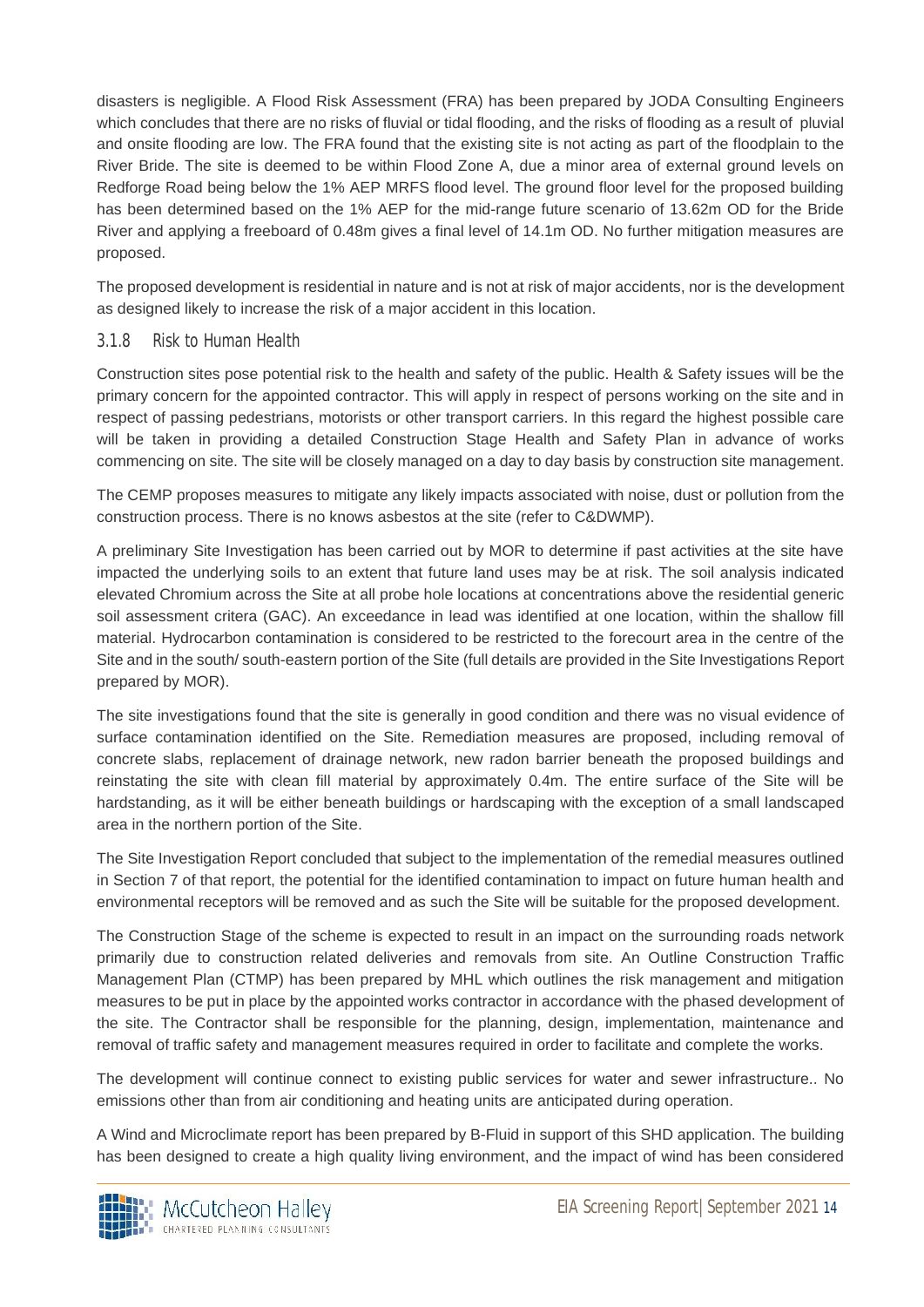throughout, both internally and externally. Mitigation measures have been incorporated into the design where potential critical negative wind patterns were identified. Planting has been included at ground floor level to mitigate against any potential negative effects. The assessment found that once constructed, the proposed development will not give rise to negative or critical wind speeds on nearby roads or buildings.

Significant negative impacts on health and safety are not considered likely once mitigation measures are put into operation.

- **3.2 Location of the Project, with regard to Environmental Sensitivities of Geographical Areas Likely to be affected**
- 3.2.1 The existing and approved land use

This development is proposed on lands zoned *'District Centre'* in the 2015 Cork City Development Plan. The Planning Authorities objective for the area are defined by objective ZO 8 which states that the City Council objective it to:

*"provide for and/or improve district centres as mixed use centres, with a primary retail function which also acts as a focus for a range of services."*



**Fig 3.3: Site location in context of 2015 Cork City Development Plan (CCDP) zoning objectives.**

A statement of Consistency has been prepared by McCutcheon Halley Planning and is submitted in support of the subject planning application. This Statement provides a comprehensive assessment of the proposed developments consistency with the relevant planning policy documents at national, regional and local levels and concludes that the proposed development is consistent with the general objectives of the Cork City Development Plan.

3.2.2 The relative abundance, quality and regenerative capacity of natural resources in the area.

The proposed project involves redevelopment of an existing service station, located within an urban centre, and there are no sensitive habitats, or landscapes located within the site boundary. The development will connect to existing services. Once operational, wastewater from the development will be treated at the Carrigrennan Wastewater Treatment plan, which services the wider Cork area and has sufficient capacity to service the proposed development (refer to Engineering Report prepared by JODA). The development will be

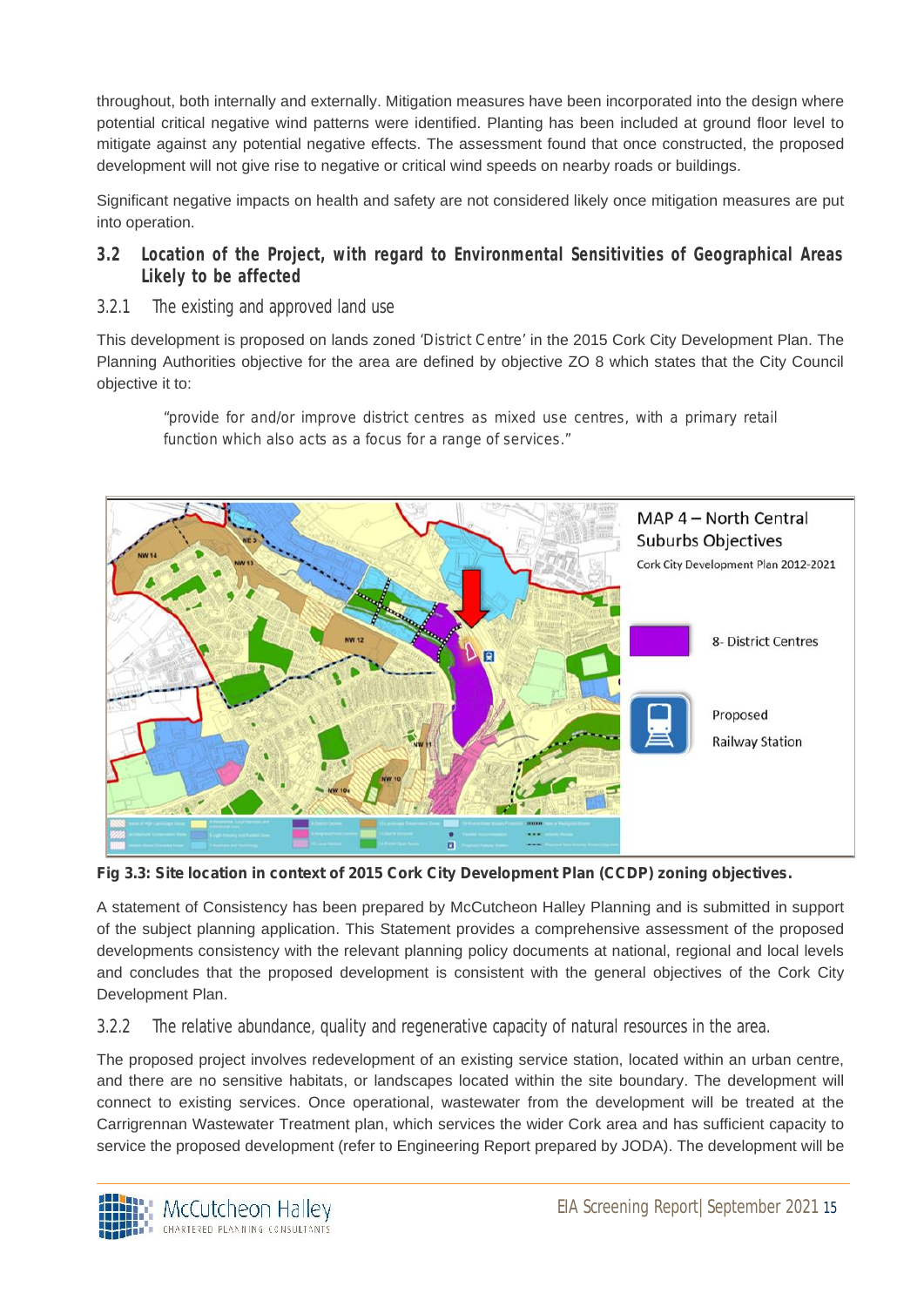supplied from the existing public water mains as before. No significant impacts on natural resources are anticipated during construction and operation.

- 3.2.3 The absorption capacity of the natural environment, paying particular attention to the following areas:
	- a) wetlands,
	- b) coastal zones,
	- c) mountain and forest areas,
	- d) nature reserves and parks,
	- e) areas classified or protected under legislation, including special protection areas designated pursuant to Directives 79/409/EEC and 92/43/EEC,
	- f) areas in which the environmental quality standards laid down in legislation of the EU have already been exceeded,
	- g) densely populated areas,
	- h) landscapes of historical, cultural or archaeological significance.

**Absorption capacity of the natural environment;** The proposed development is not expected to result in significant impacts to biodiversity or to the existing environment. The site is located in Cork City and is not in close proximity to wetlands, coastal zones, mountain and forest areas or nature reserves and parks. An Ecological Impact Assessment (EcIA) has been prepared by Malone O'Regan. The site is within 5 km of a number of proposed Natural Heritage Areas (pNHAs), including Blarney Bog, Lee Valley, Glanmore Woods and Dunkettle Shores (Fig 3.4). The EcIA concluded that given the nature and scale of the development and the water quality protection mitigation measures which will be put in place, no significant impacts are likely to occur to these sites.



**Fig 3.4: Proximity of site to pNHAs (figure from EcIA prepared by Malone O'Regan).**

The EcIA concluded subject to mitigation measures, the development would not give rise to significant impacts on birds, flora or fauna. A bat survey was also undertaken, which concluded that given the recorded bat activity

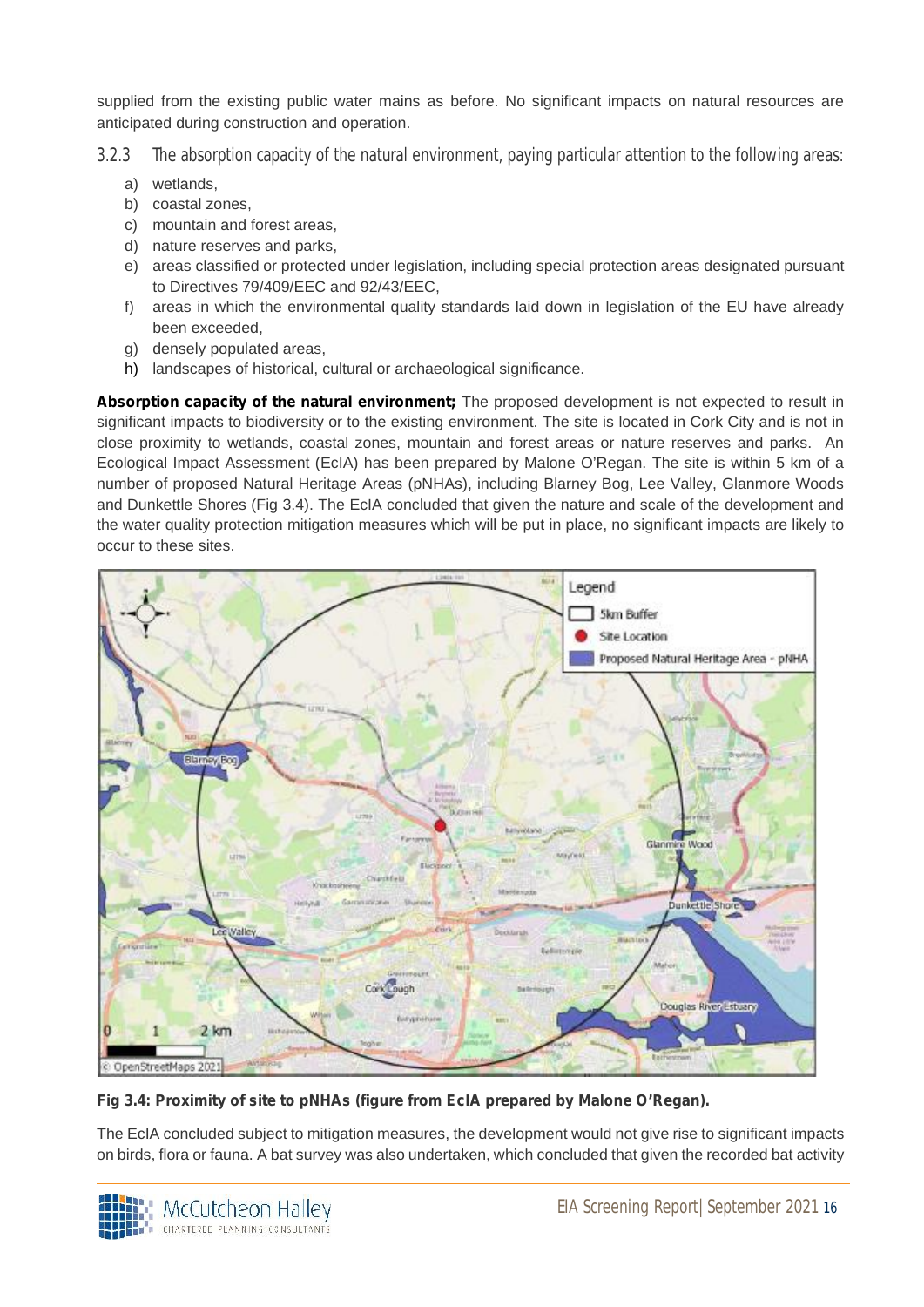in the area it was likely that there are bats roosting in the locality of the proposed development. The survey identified bats commuting along sections of the treelines/scrub areas to the northwest of the survey area and within the wider area. Overall the survey area is considered to be of low importance for roosting, commuting and foraging bats, as the majority of the site is heavily illuminated at night. Mitigation measures proposed include appropriate lighting and landscaping and an updated inspection of buildings prior to demolition/construction activities occurring on-site.

A NIS was prepared by Malone O'Regan which concluded that the proposed development would not cause any adverse effects on European designated sites (specifically Cork Harbour SPA and Great Island Channel SAC – refer to Fig 3.5) provided the mitigation measures incorporated within the NIS are adhered to.



**Figure 3.5: Proximity of site (location circled in orange) to Natura 2000 Sites. Source – Fig 4.1 Section 4 of NIS prepared by Malone O'Regan.**

#### **Landscape and visual impact:**

A Landscape and Visual Impact Assessment (LVIA) has been completed by Cathal O'Meara, in addition to Photomontages prepared by Pederson Focus. 18 viewpoints were selected to assess the significance of the predicted visual impact. Of the 18, the highest impact of "moderate to slight" were identified for 8 of the sites. None of the views or prospects identified in the City Development Plan will be affected (relevant views and prospects indicated in the City DP: Map 14 – Views and Prospects North-East and Map 15-Views and Prospects North West).

Overall, the LVIA concluded that the proposed development will not result in a significant change to the process of evolution already well underway at this District Centre/City Gateway. The broader landscape character area and visual context around Blackpool has the capacity to absorb the proposed alterations of this scale in landscape and visual terms. The development will have a positive impact to the locality due to the high quality architectural finishes to the buildings, the reorientation of a back land site into a vibrant streetscape and the provision of tree planting and open space provision.

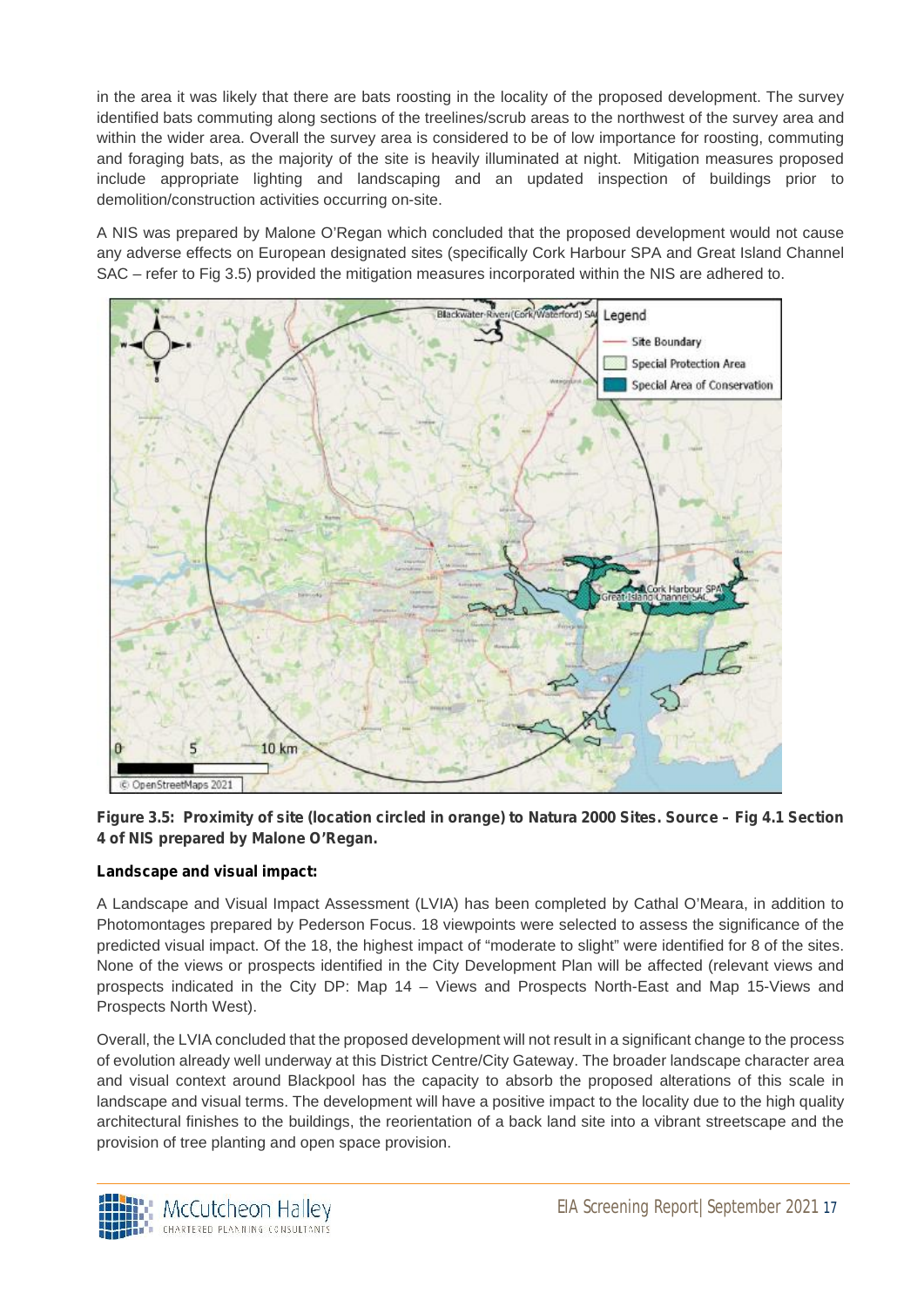**Land and Soil:** Information on underlying soil type and bedrock was provided by the Geological Survey of Ireland database and the EPA database and interactive mapviewer (https://gis.epa.ie/EPAMaps/SEA). Bedrock is paleozoic, Devonian, overlain with mudstone and siltstone, forming part of the Gyleen formation. Soil type is identified as "made ground". The site does not form part of a geological heritage area.

**Water Environment:** The subject site is located within the built-up area of Cork City. Information on water features, water quality and Water Framework Directive (WFD) status of watercourses in proximity to the site was determined from the EPA website and interactive mapviewer https://gis.epa.ie/EPAMaps, and www.catchments.ie.

There are no known watercourses or drains located within the site. Given the built up nature of the area any watercourses in proximity have been previously modified. The EPA mapviewer indicates that the Bride River flows adjacent to the site boundary at the west of the site, however this is incorrect and the watercourse flows approximately 80m further to the west through a small park (Fig 3.6). The most recent WFD status of the River Bride is identified as "at Risk" and the water quality status for the period 2013 – 2018 is identified as "undetermined".

The development is too distant for any pollutants such as silt, or hydrocarbons to be transferred to the watercourse during construction, however it is proposed to discharge surface water from the site to the River Bride during operation.



#### Fig 3.6: Watercourses in proximity to the site at Redforge Road.

The proposed project must ensure that a comprehensive sustainable urban drainage system (SUDS) is incorporated into the development as per Objective 12.3 of the CDP. The SuDs principles require a two-fold approach to address storm water management on new developments:

> 1) SuDS requires that post development run-off rates be maintained at the equivalent to, or lower than, the pre-development run-off levels.

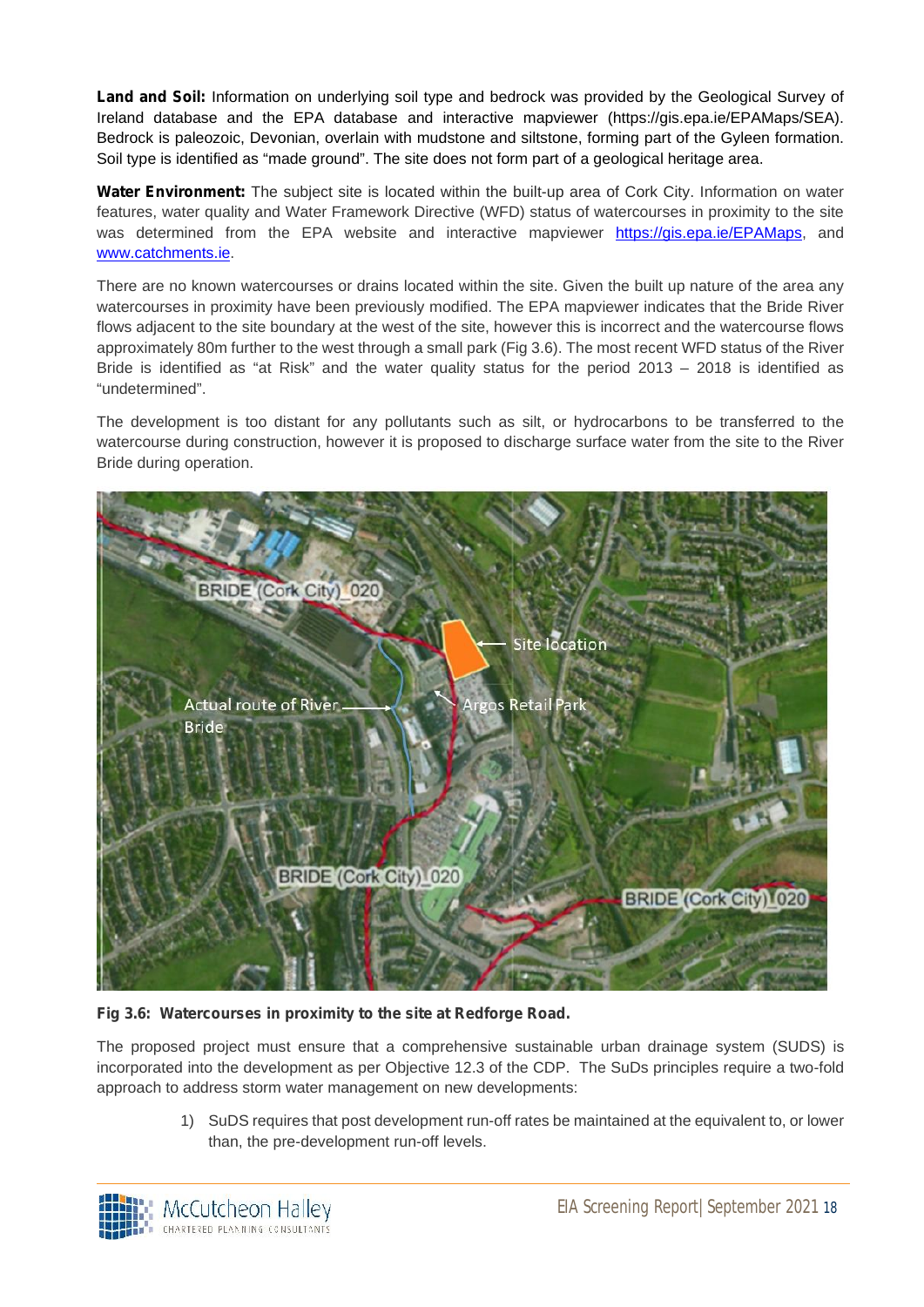2) Include Sustainable Urban Drainage Devices (e.g Attenuation, green roof, permeable paving system, etc)

The proposed surface water drainage system will collect storm-water run-off generated from the residential roofs and impermeable hard surfaces via gullies. The storm water will then drain to an on-site, below ground level attenuation facility. Attenuation capacity is designed for a 1 in 30 year storm event + 10% allowance for climate change. The attenuation tank capacity required is 40.8m<sup>3</sup>. Surface water outfall from the attenuation tank is to be restricted by a Hydrobrake to limit the flow to the existing public storm drainage system. (Refer to Appendix C of the Infrastructure Report for surface water drainage calculations and associated attenuation design).

Surface water will ultimately be discharged to the existing public drainage system, east of the site and subsequently to the River Bride. The proposed discharge rate from the site will be lower than the pre development run-off levels in line with the SUDS requirement.

### 4 Screening Determination

The potential for impacts arising during the construction and operational phases have been considered above and the characteristics of the likely effects arising from the proposed development are rated using the descriptive terminology presented in the EPA (2017) *Guidelines on the Information to be contained in Environmental Impact Assessment Reports – Draft.*

4.1.1 Characteristics of Potential Impacts

We note the criteria of paragraph 3 of Schedule 7, *Characteristics of Potential Impacts*;

*The potential significant effects of proposed development in relation to criteria set out under paragraphs 1 and 2 above, and having regard in particular to:*

- *- the extent of the impact (geographical area and size of the affected population),*
- *- the transfrontier nature of the impact*
- *- the magnitude and complexity of the impact,*
- *- the probability of the impact,*
- *- the duration, frequency and reversibility of the impact.*

These criteria are dealt with in the report above and the Table 4.1 below summarises the predicted **post mitigation** significance, quality and duration of the identified likely effects.

It should be noted that given the nature and scale of the proposed development, there is no likelihood of transfrontier impacts arising from either the construction or operational phases.

Table 4.1 below demonstrates that post standard construction mitigation there is no significant negative effect predicted to result from either the construction or operational phases of the proposed development.

| <b>Aspect</b> | <b>Phase</b> | <b>Possible Effect</b> | <b>Extent</b>            | <b>Probability</b>       | <b>Significance</b><br>of Effect | <b>Quality of</b><br><b>Effect</b> | <b>Duration</b>          |
|---------------|--------------|------------------------|--------------------------|--------------------------|----------------------------------|------------------------------------|--------------------------|
| Landscape     | C            | None predicted         | ۰.                       | $\overline{\phantom{0}}$ | $\overline{\phantom{0}}$         | ۰                                  |                          |
|               | O            | None predicted         | $\overline{\phantom{0}}$ | $\overline{\phantom{0}}$ | $\overline{\phantom{0}}$         | $\overline{\phantom{0}}$           | $\overline{\phantom{0}}$ |
| <b>Visual</b> | C            | None predicted         |                          | -                        |                                  |                                    |                          |
|               | O            | None predicted         |                          | $\overline{\phantom{0}}$ | $\overline{\phantom{a}}$         |                                    |                          |

Table 4.1 Predicted effects post mitigation

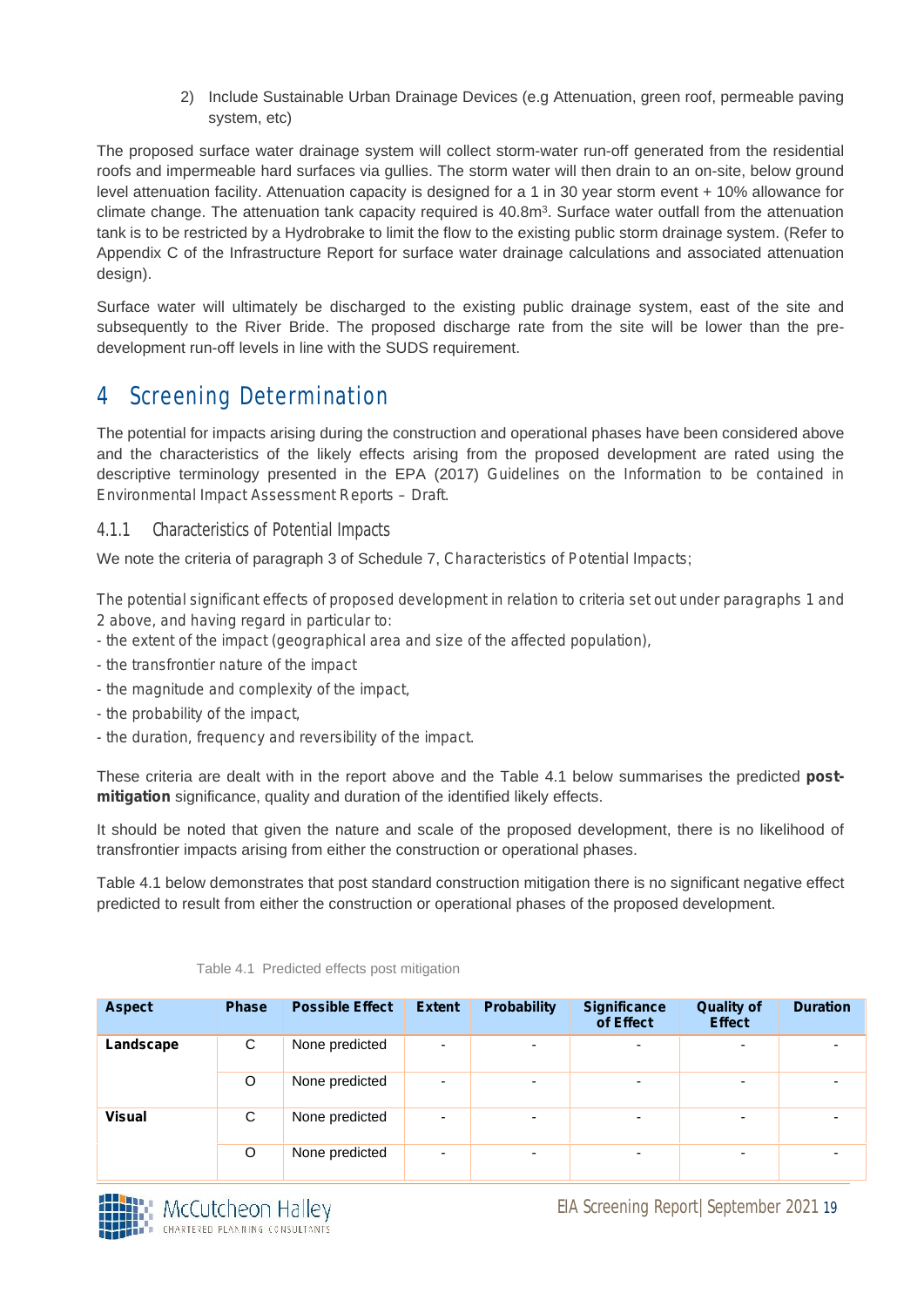| <b>Aspect</b>               | <b>Phase</b>   | <b>Possible Effect</b>                                                                   | <b>Extent</b>  | <b>Probability</b> | <b>Significance</b><br>of Effect | <b>Quality of</b><br><b>Effect</b> | <b>Duration</b> |
|-----------------------------|----------------|------------------------------------------------------------------------------------------|----------------|--------------------|----------------------------------|------------------------------------|-----------------|
| <b>Biodiversity</b>         | $\overline{C}$ | None predicted                                                                           | $\blacksquare$ |                    |                                  |                                    |                 |
|                             | O              | None predicted                                                                           | $\blacksquare$ |                    |                                  | $\overline{a}$                     |                 |
| <b>Land &amp; Soil</b>      | $\mathbf C$    | Excavation<br>of<br>contaminated<br>soils during site<br>clearance                       | Local          | Likely             | Not<br>significant               | Negative                           | Short term      |
|                             | O              | None predicted                                                                           | $\blacksquare$ | $\blacksquare$     | $\blacksquare$                   | $\blacksquare$                     | $\blacksquare$  |
| <b>Human Health</b>         | $\overline{C}$ | Temporary<br>risk<br>during<br>construction<br>phase                                     | Local          | Not likely         | Not significant                  | Negative                           | Temporary       |
|                             | O              | None predicted                                                                           |                |                    |                                  |                                    |                 |
| Water                       | $\mathsf{C}$   | Spills/leaks from<br>plant<br>entering<br>surface<br>the<br>drainage<br>water<br>system. | Local          | Not likely         | Not significant                  | Neutral                            | Temporary       |
|                             | O              | None predicted                                                                           | $\blacksquare$ |                    |                                  | $\blacksquare$                     |                 |
| Air                         | C              | Dust emissions                                                                           | Local          | Likely             | Imperceptible                    | Negative                           | Temporary       |
|                             | O              | None predicted                                                                           | $\blacksquare$ | L.                 | $\overline{a}$                   | $\sim$                             | $\overline{a}$  |
| <b>Noise</b>                | $\mathsf{C}$   | Noise from plant<br>and machinery                                                        | Local          | Likely             | Not Significant                  | Negative                           | Temporary       |
|                             | O              | None predicted                                                                           | $\blacksquare$ | $\blacksquare$     | ä,                               | ٠                                  | ÷.              |
| <b>Cultural</b><br>Heritage | $\mathsf{C}$   | None predicted                                                                           | ä,             | $\blacksquare$     |                                  | ä,                                 | $\overline{a}$  |
|                             | O              | None predicted                                                                           | $\overline{a}$ |                    |                                  |                                    |                 |

#### 4.1.2 Cumulative Impacts

Additional traffic and activities during the construction phase may result in some negative impacts on passers by and local businesses, however these impacts will be temporary, lasting only for the duration of the construction phase and will not be significant.

#### 4.1.3 Residual Impacts

Once the proposed mitigation measures are implemented significant residual impacts are not anticipated.

### 5 Conclusion

Development of the site for residential use is appropriate in the context of the site's zoning objective and national policy. Likely positive effects are forecast as the development will provide much needed sustainable residential accommodation.

The most likely impacts on the environment, without appropriate mitigation measures are considered to be;

- Dust, noise and traffic impacts associated with the demolition and construction process;
- Removal of potentially contaminated soils;<br>
I Impacts to local amenity and potential risk
- Impacts to local amenity and potential risk to pedestrians or road users;